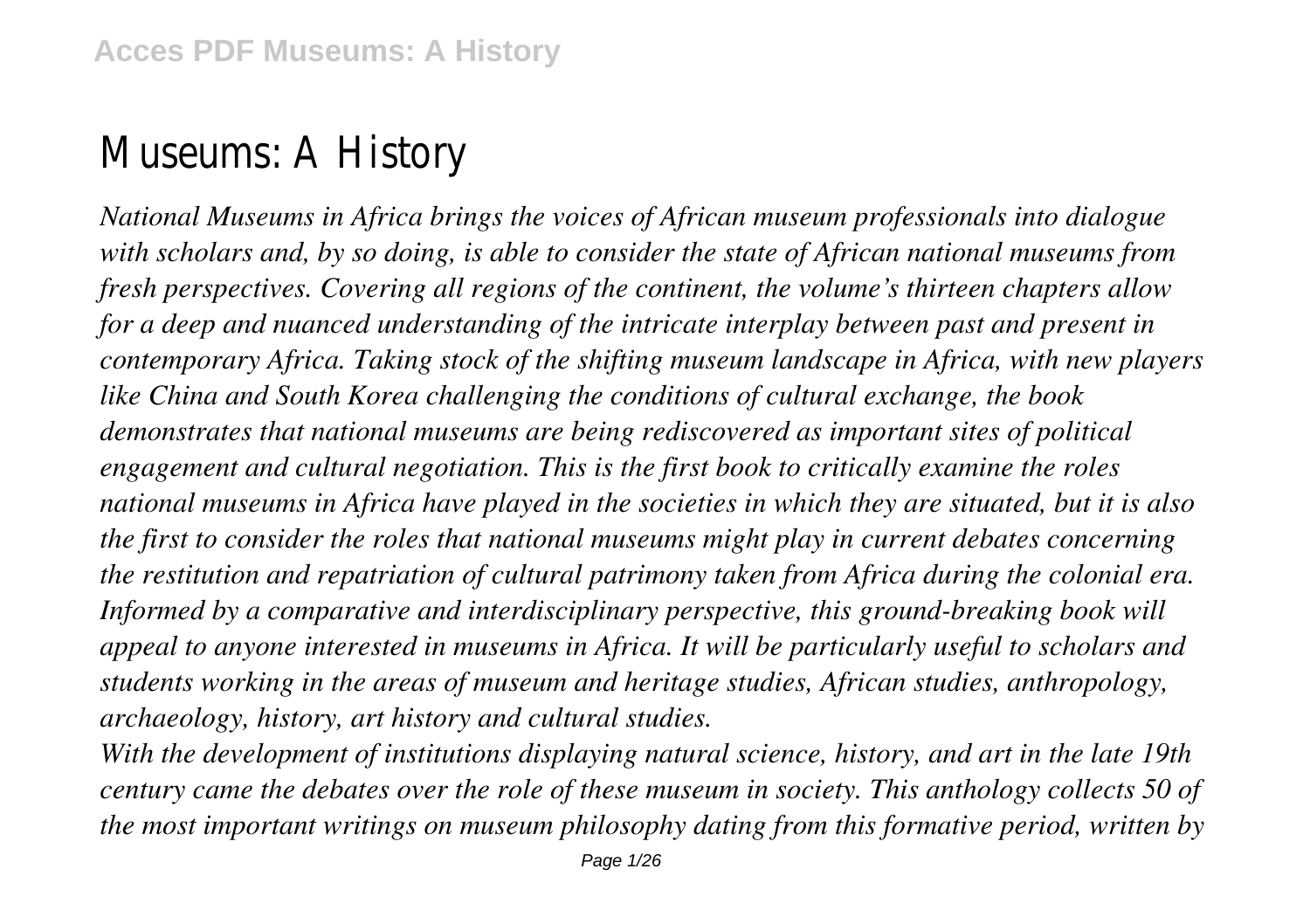*the many of the American and European founders of the field. Genoways and Andrei contextualize these pieces with a series of introductions showing how the museum field developed within the social environment of the era. For those interested in museum history and philosophy or cultural history, this is an essential resource.*

*Museum science, museum analysis, museum history, and museum theory – all this expanding terminology underscores the growing scholarly interest in museums. A recurring assertion is that as an institution, the museum has largely functioned as a venue for the formation of specifically national identities. This volume, by contrast, highlights the museum as a product of transnational processes of exchange, focusing on the period from 1750 to 1940.*

*Ask anyone what single object they associate with China and the most common answer will be a Ming vase. Probably without even knowing the dates of the Ming dynasty (13681644), people are aware of the fragility of its porcelain, its rarity and value. But porcelain is just one part of the story of one of the most glorious époques of Chinas past. By focusing on the significant years of the early Ming dynasty and through the themes of court people and their lives, extraordinary developments in culture, the military, religion, diplomacy and trade, this magnificent book brings the wider history of this fascinating period to colourful life. This was an age of great voyages of exploration, undertaken for many reasons including trade and diplomacy. Long before the regular arrivals of Europeans in China, court-sponsored expeditions were sent to Asia, the Middle East and the African coast, bringing back knowledge of and objects from lands thousands of miles away gold, gems and foreign fashions. This period also saw the compilation*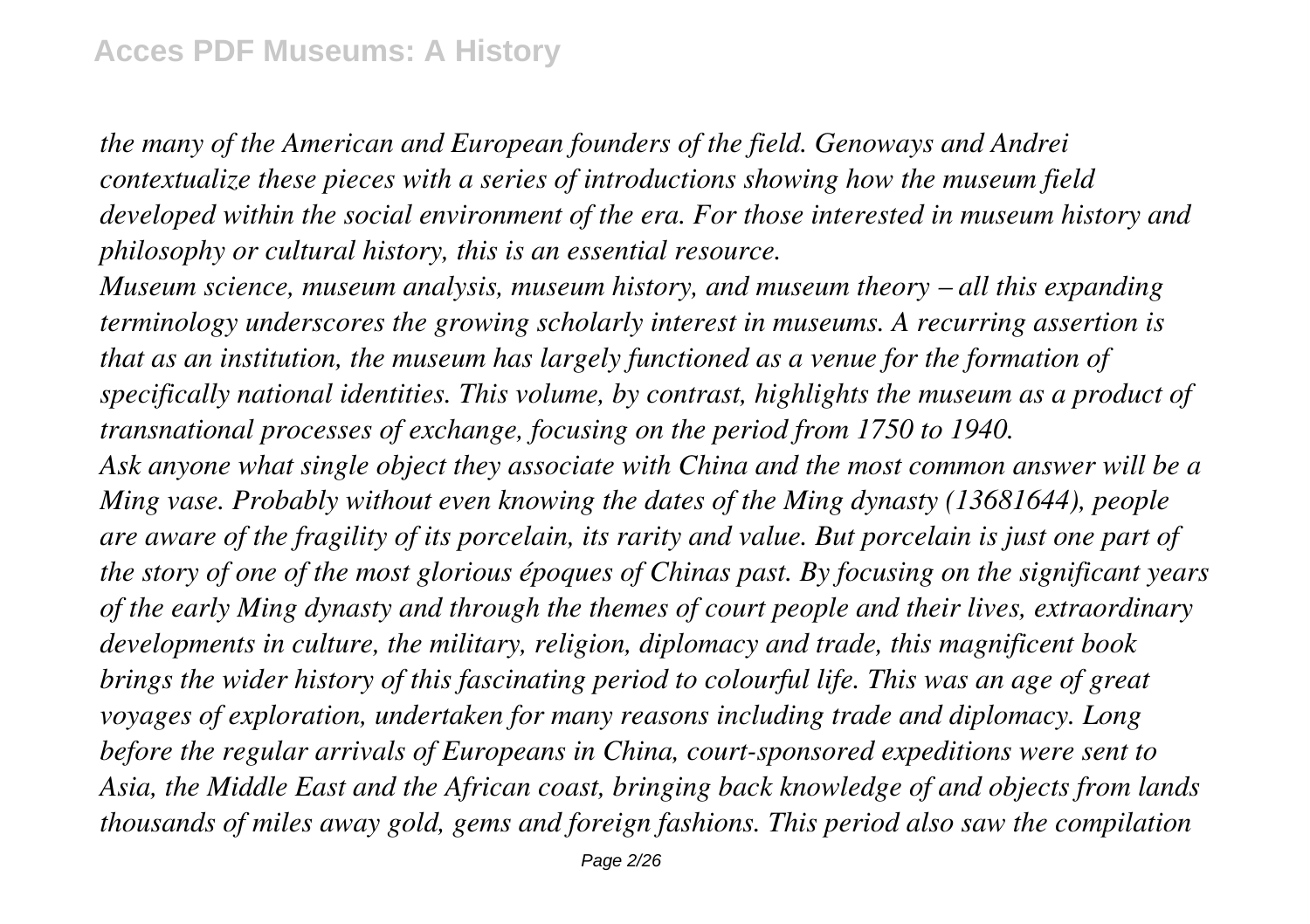*of the worlds first comprehensive encyclopaedia (worked on by over 2000 scholars); the undertaking of major building projects such as the Forbidden City and Ming tombs; the creation of beautiful textiles, paintings, ceramics, gold, jewellery, furniture, jade and lacquer. The engaging narrative is richly illustrated with over 250 images, drawing on the objects specially selected for the British Museums major exhibition. Some of these are the finest pieces ever made in China.*

and technically savvy. Institutions must learn to embrace new technology while

Page 3/26

*Strategies for K-12 Social Studies*

*Mobile Museums A History of the Display of Art in Public Galleries A History History, Memory and Politics History Made, History in the Making Natural history, human cultures and colonial identities* Natural history museums are changing, both because of their own internal development and in response to changes in context. Historically, the aim of collecting from i to develop encyclopedic assemblages to satisfy human curiosity and build a base taxonomic information. Today, with global biodiversity in rapid decline, there are reasons to build and maintain collections, while audiences are more diverse, nu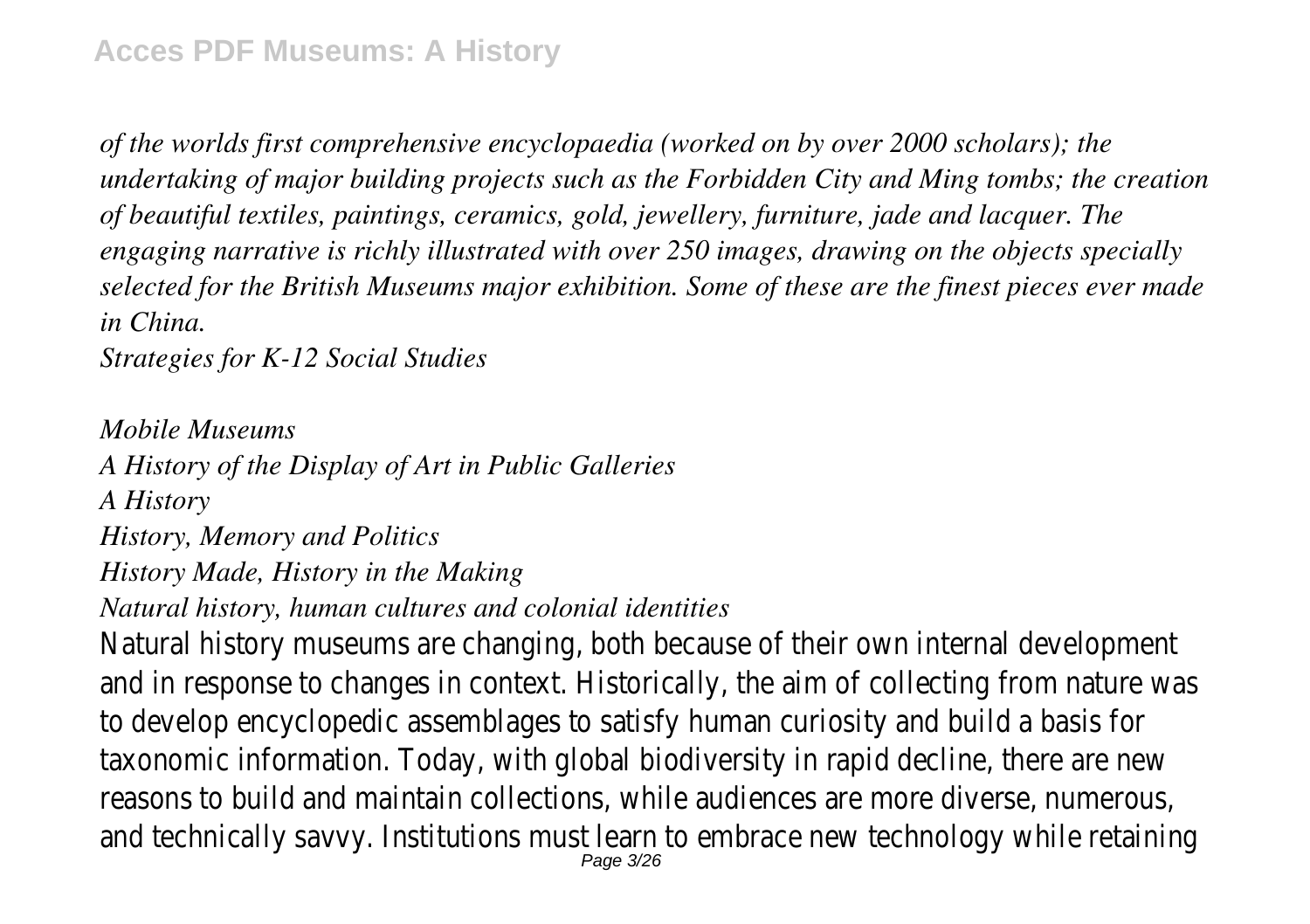the authenticity of their stories and the value placed on their objects. The Future Natural History Museums begins to develop a cohesive discourse that balances disparate issues that our institutions will face over the next decades. It disass topic into various key elements and, through commentary and synthesis, explo cohesive picture of the trajectory of the natural history museum sector. This contributes to the study of collections, teaching and learning, ethics, and runn profit businesses and will be of interest to museum and heritage professionals academics and senior students in Biological Sciences and Museum Stu DIVProminent art historian looks at the birth of the art museum and contemplate

future as a public institution./do

The treasures highlighted here are selected both from objects on display and the behind the scenes. Each one is chosen for its scientific importance, striking be intriguing story--and sometimes all three. Among the many exceptional natural featured are: a rare meteorite from Mars; Darwin's celebrated finch specimens claw from the dinosaur Baryonyx; one of the first forms of life on Earth; and some immaculately dressed fleas. The book also includes the magnificent Museum but itself with its many architectural treasures. With intriguing stories behind each a fascinating insight into the Museum's unrivaled collections. This reduced size chunky yet portable, and retains the lavish finish of the original gift book.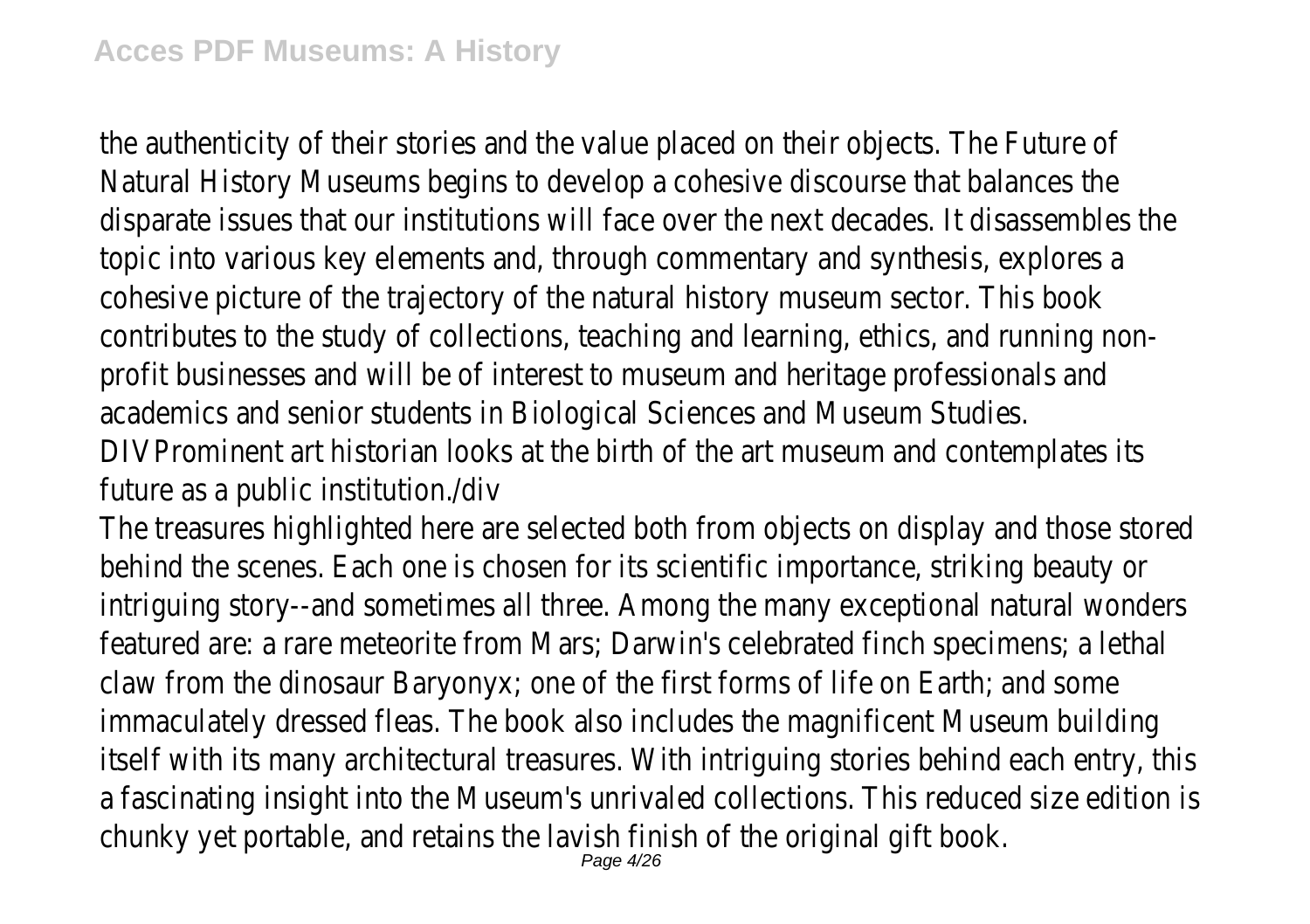National Museums is the first book to explore the national museum as a cultural institution in a range of contrasting national contexts. Composed of new studi countries that rarely make a showing in the English-language studies of museum book reveals how these national museums have been used to create a sense of self, place the nation in the arts, deal with the consequences of political change difficult pasts, and confront those issues of nationalism, ethnicity and multicul which have come to the fore in national politics in recent decades. National Museums combines research from both leading and new researchers in the fields of his museum studies, cultural studies, sociology, history of art, media studies, science technology studies, and anthropology. It is an interrogation of the origins, purpose, organisation, politics, narratives and philosophies of national museum. Towards a Transnational History of Museums 1750-19 Human Remains Museums and Migratio Curation, Reburial and Repatriation Museums After Modernis Museums and Biographie A Guide for Libraries, Archives, and Museum The Museum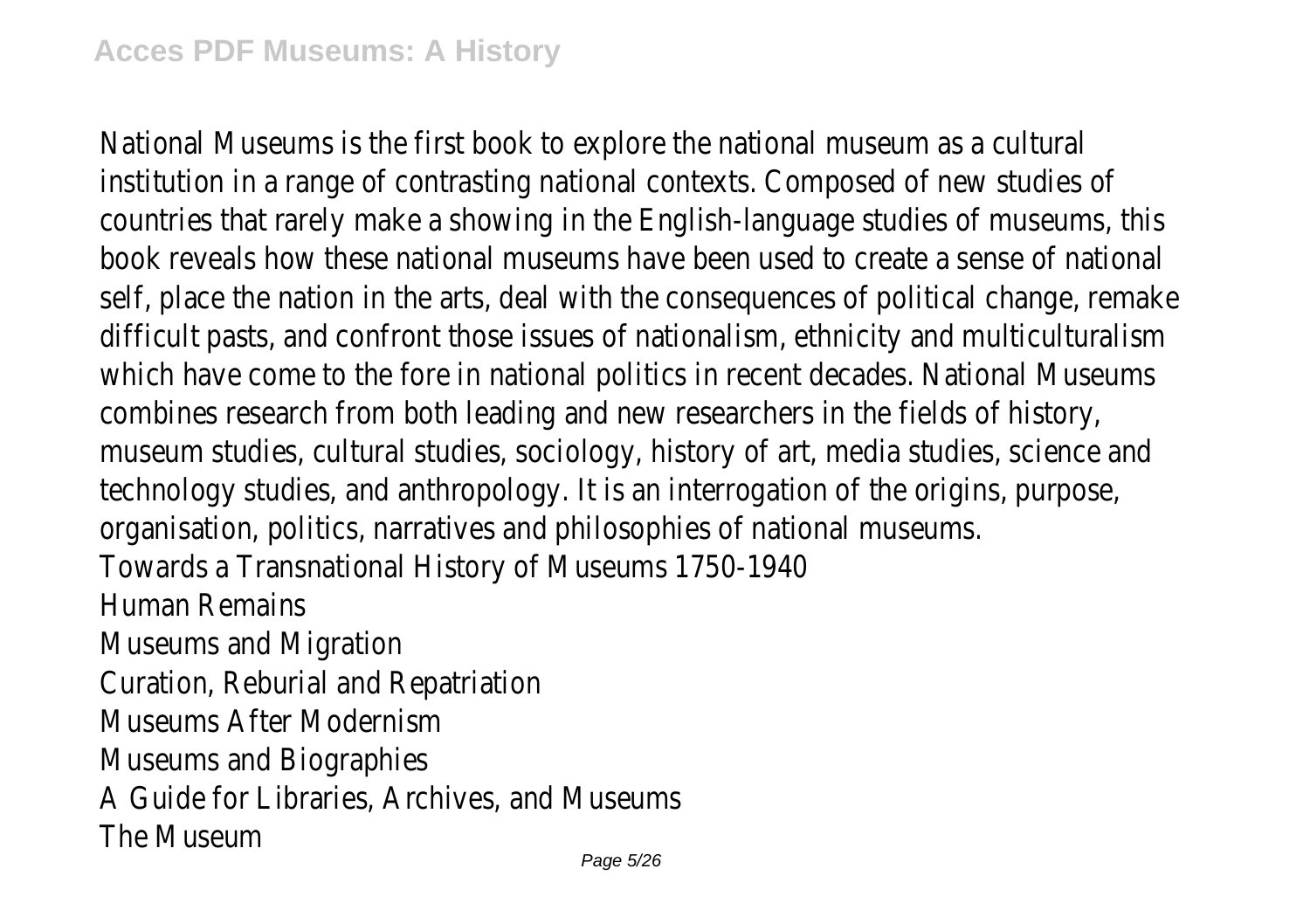Recent decades have seen migration history and issues increasingly featured in museums. Museums and Migration explores the ways in which museum spaces - local, regional, national - have engaged with the history of migration, including internal migration, emigration and immigration. It presents the latest innovative research from academics and museum practitioners and offers a comparative perspective on a global scale bringing to light geo- and sociopolitical specificities. It includes an extensive range of international contributions from Europe, Asia, South America as well as settler societies such as Canada and Australia. Museums and Migration charts and enlarges the developing body of research which concentrates on the analysis of the representation of migration in relation to the changing character of museums within society, examining their civic role and their function as key public arenas within civil society. It also aims to inform debates focusing on the way museums interact with processes of political and societal changes, and examining their agency and relationship to identity construction, community involvement, policy positions and discourses, but also ethics and moralities. This comprehensive history of museums begins with the origins of collecting in prehistory and traces the evolution of museums from grave goods to treasure troves, from the Alexandrian Temple of the Muses to the Renaissance cabinets Page 6/26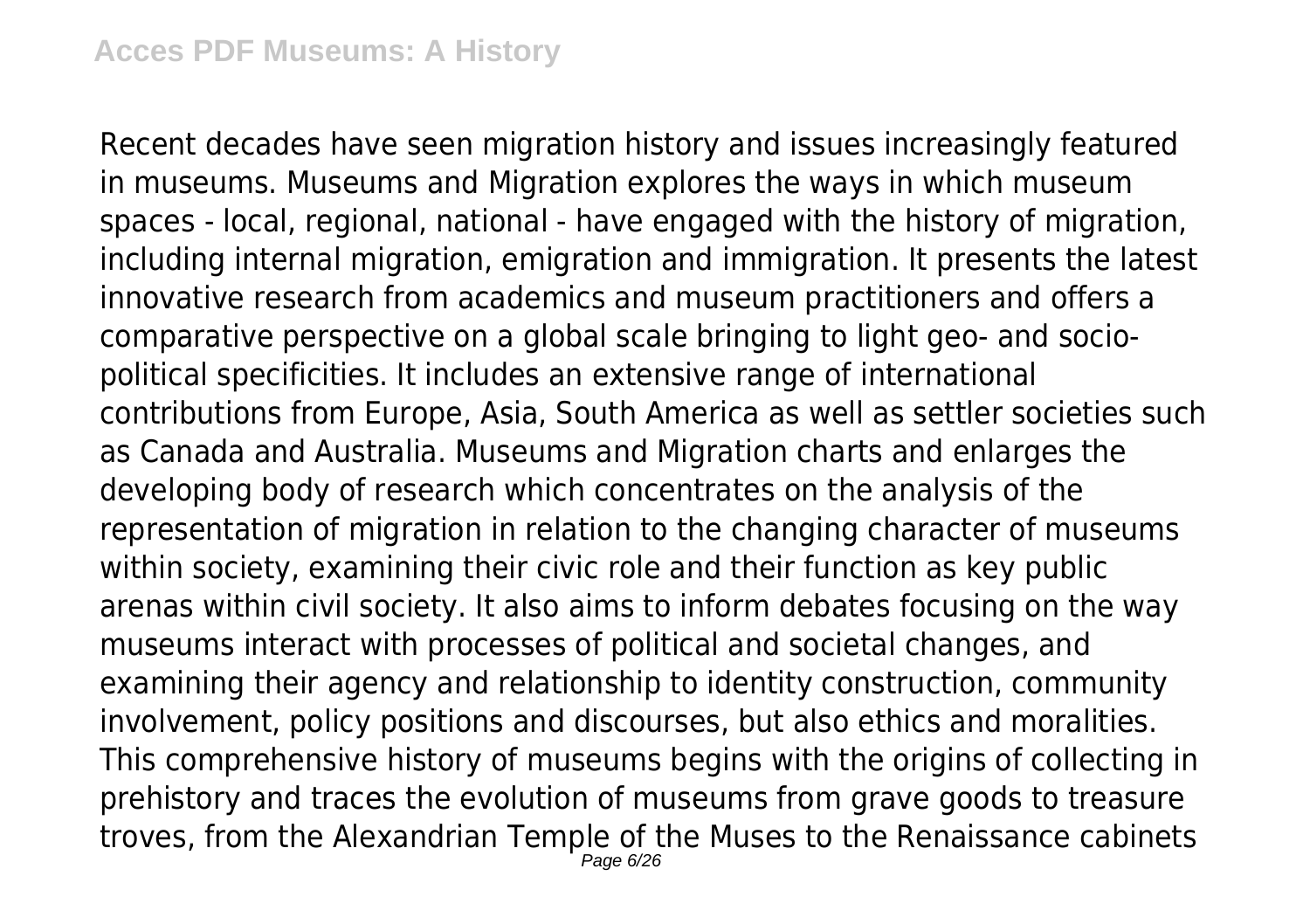of curiosities, and onto the diverse array of modern institutions worldwide. The development of museums as public institutions is explored in the context of world history with a special emphasis on the significance of objects and collecting. The book examines how the successful exportation of the European museum model and its international adaptations have created public institutions that are critical tools in diverse societies for understanding the world. Rather than focusing on a specialized aspect of museum history, this volume provides a comprehensive synthesis of museums worldwide from their earliest origins to the present. Museums: A History tells the fascinating story of how museums respond to the needs of the cultures that create them. Readers will come away with an understanding of: the comprehensive history of museums from prehistoric collections to the present the evolution of museums presented in the context of world history the development of museums considered in diverse cultural contexts global perspective on museums the object-centered history of museums museums as memory institutions A constant theme throughout the book is that ,useums have evolved to become institutions in which objects and learning are associated to help human beings understand the world around them. Illustrations amplify the discussions. This book examines how we can conceive of a 'postcolonial museum' in the Page 7/26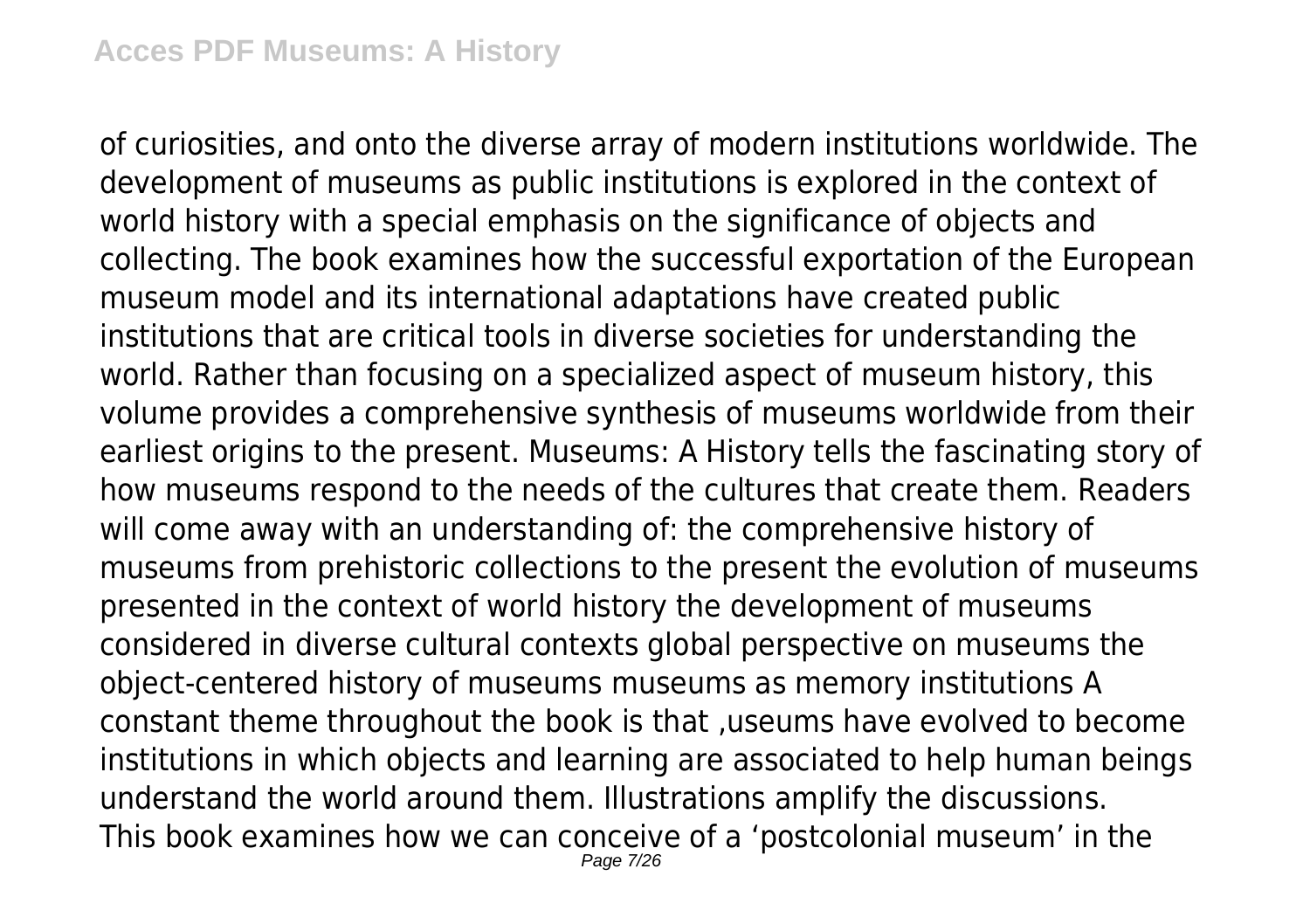contemporary epoch of mass migrations, the internet and digital technologies. The authors consider the museum space, practices and institutions in the light of repressed histories, sounds, voices, images, memories, bodies, expression and cultures. Focusing on the transformation of museums as cultural spaces, rather than physical places, is to propose a living archive formed through creation, participation, production and innovation. The aim is to propose a critical assessment of the museum in the light of those transcultural and global migratory movements that challenge the historical and traditional frames of Occidental thought. This involves a search for new strategies and critical approaches in the fields of museum and heritage studies which will renew and extend understandings of European citizenship and result in an inevitable reevaluation of the concept of 'modernity' in a so-called globalised and multicultural world.

In a series of richly detailed case studies from Britian, Australia and North America, Tony Bennett investigates how nineteenth- and twentieth-century museums, fairs and exhibitions have organized their collections, and their visitors. Discussing the historical development of museums alongside that of the fair and the international exhibition, Bennett sheds new light upon the relationship between modern forms of official and popular culture. Using Page 8/26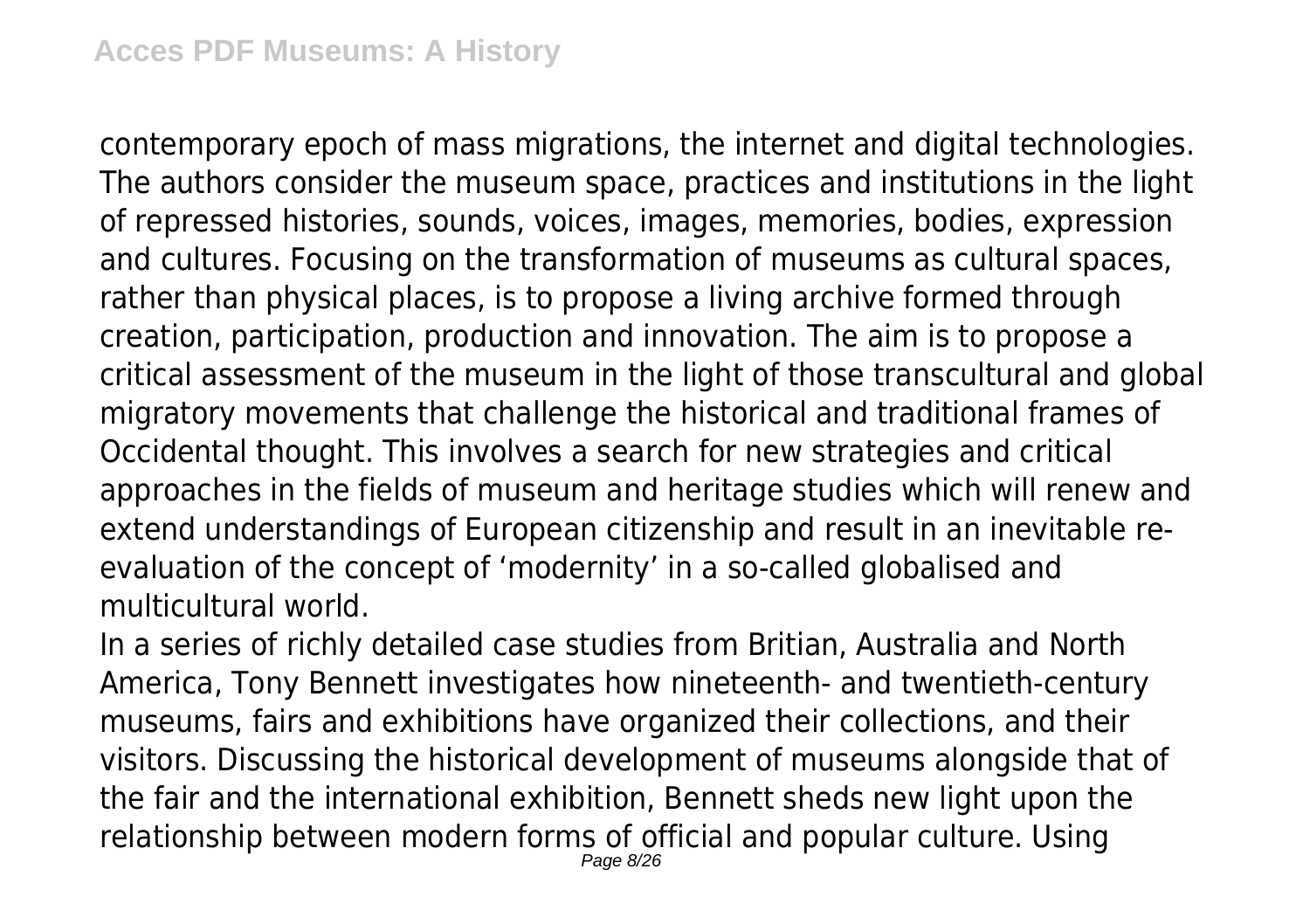Foucaltian perspectives The Birth of the Museum explores how the public museum should be understood not just as a place of instruction, but as a reformatory of manners in which a wide range of regulated social routines and performances take place. This invigorating study enriches and challenges the understanding of the museum, and places it at the centre of modern relations between culture and government. For students of museum, cultural and sociology studies, this will be an asset to their reading list. The Postcolonial Museum Traversing Citizen Science and Citizen Humanities International Perspectives A Handbook for Social History Museums

Museums in Motion

50 Years That Changed China

Museums and empire

Victoria

Revisiting the Past in Museums and at Historic Sites demonstrates that museums and historic spaces are increasingly becoming "backdrops" for all sorts of appropriations and interventions that throw new light upon the objects they comprise and the pasts they reference. Rooted in new scholarship that expands Page 9/26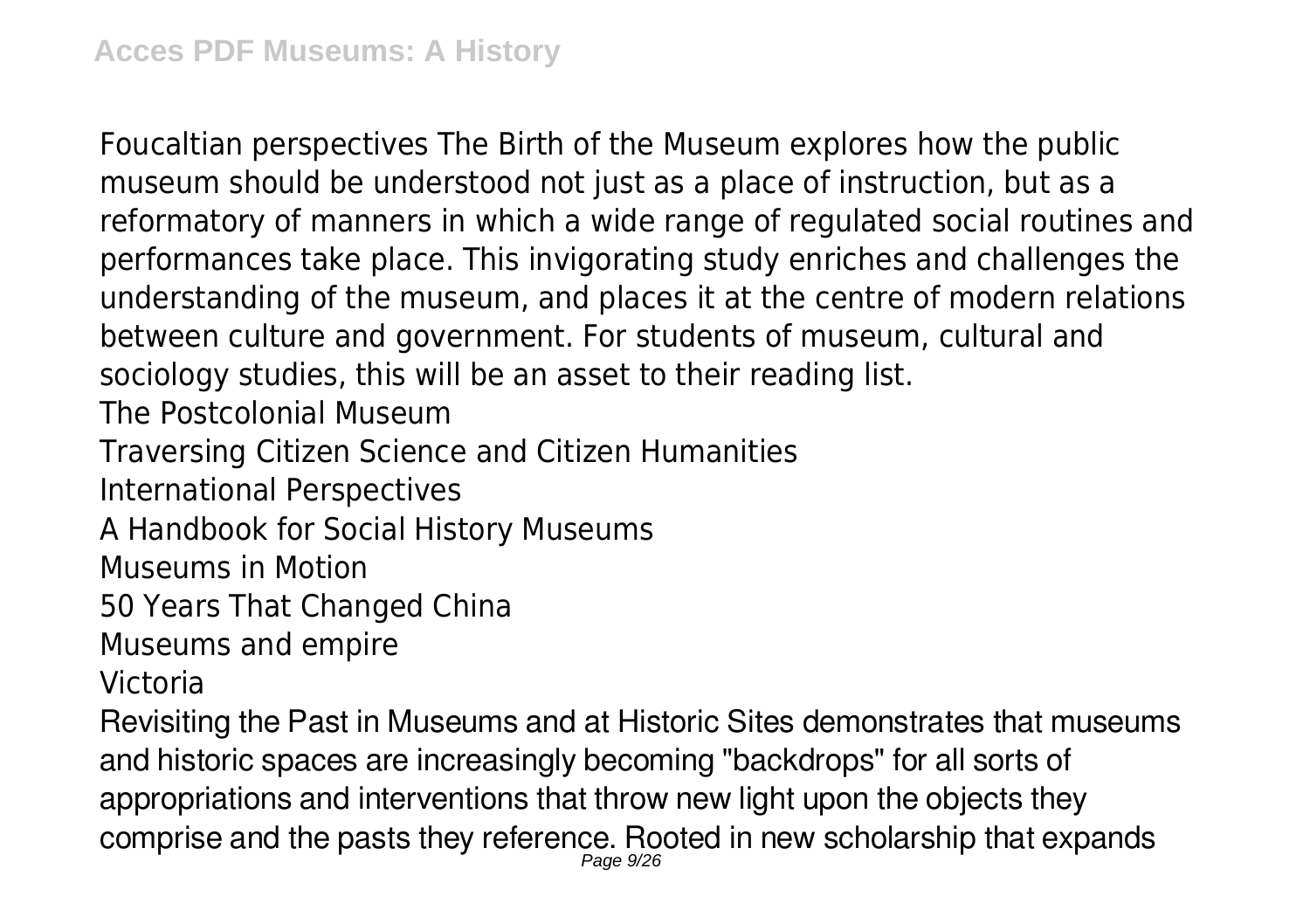established notions of art installations, museums, period rooms, and historic sites, the book brings together contributions from scholars from intersecting disciplines. Arguing that we are witnessing a paradigm shift concerning the place of historic spaces and museums in the contemporary imaginary, the volume shows that such institutions are merging traditional scholarly activities tied to historical representation and inquiry with novel modes of display and interpretation, drawing them closer to the world of entertainment and interactive consumption. Case studies analyze how a range of interventions impact historic spaces and conceptions of the past they generate. The book concludes that museums and historic sites are reinventing themselves in order to remain meaningful and to play a role in societies aspiring to be more inclusive and open to historical and cultural debate. Revisiting the Past in Museums and at Historic Sites will be of interest to students and faculty who are engaged in the study of museums, art history, architectural and design history, social and cultural history, interior design, visual culture, and material culture.

The British Museum is the oldest publicly funded museum in the world. This volume tells the story of the collections, the buildings that house them, and the people who have administered and curated them since its foundation in 1753.

Mobile Museums presents an argument for the importance of circulation in the Page 10/26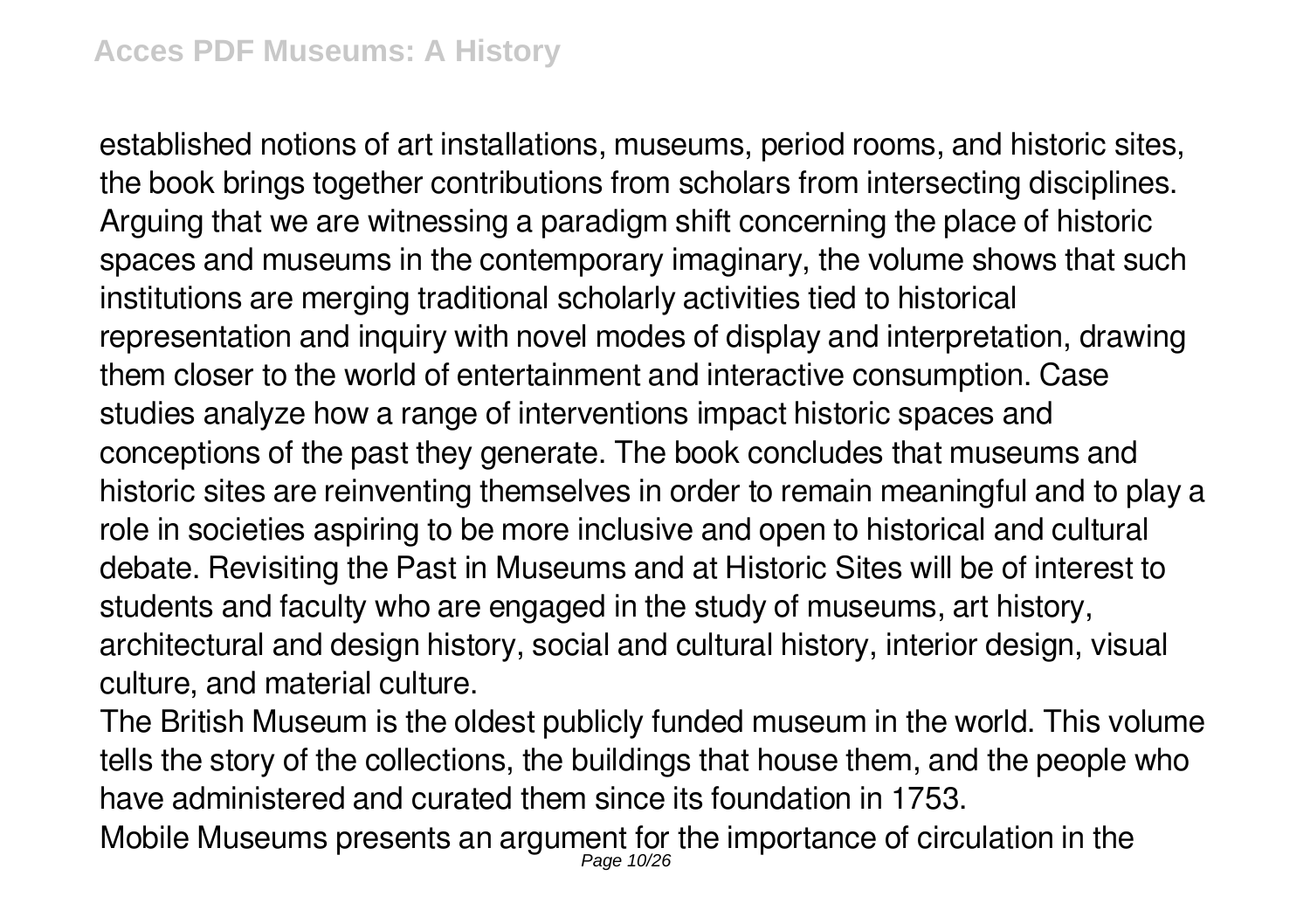study of museum collections, past and present. It brings together an impressive array of international scholars and curators from a wide variety of disciplines – including the history of science, museum anthropology and postcolonial history - to consider the mobility of collections. The book combines historical perspectives on the circulation of museum objects in the past with contemporary accounts of their remobilisation, notably in the context of Indigenous community engagement. Contributors seek to explore processes of circulation historically in order to reexamine, inform and unsettle common assumptions about the way museum collections have evolved over time and through space. By foregrounding questions of circulation, the chapters in Mobile Museums collectively represent a fundamental shift in the understanding of the history and future uses of museum collections. The book addresses a variety of different types of collection, including the botanical, the ethnographic, the economic and the archaeological. Its perspective is truly global, with case studies drawn from South America, West Africa, Oceania, Australia, the United States, Europe and the UK. Mobile Museums helps us to understand why the mobility of museum collections was a fundamental aspect of their history and why it continues to matter today. Praise for Mobile Museums 'This book advances a paradigm shift in studies of museums and collections. A distinguished group of contributors reveal that collections are not dead assemblages. The nineteenth and Page 11/26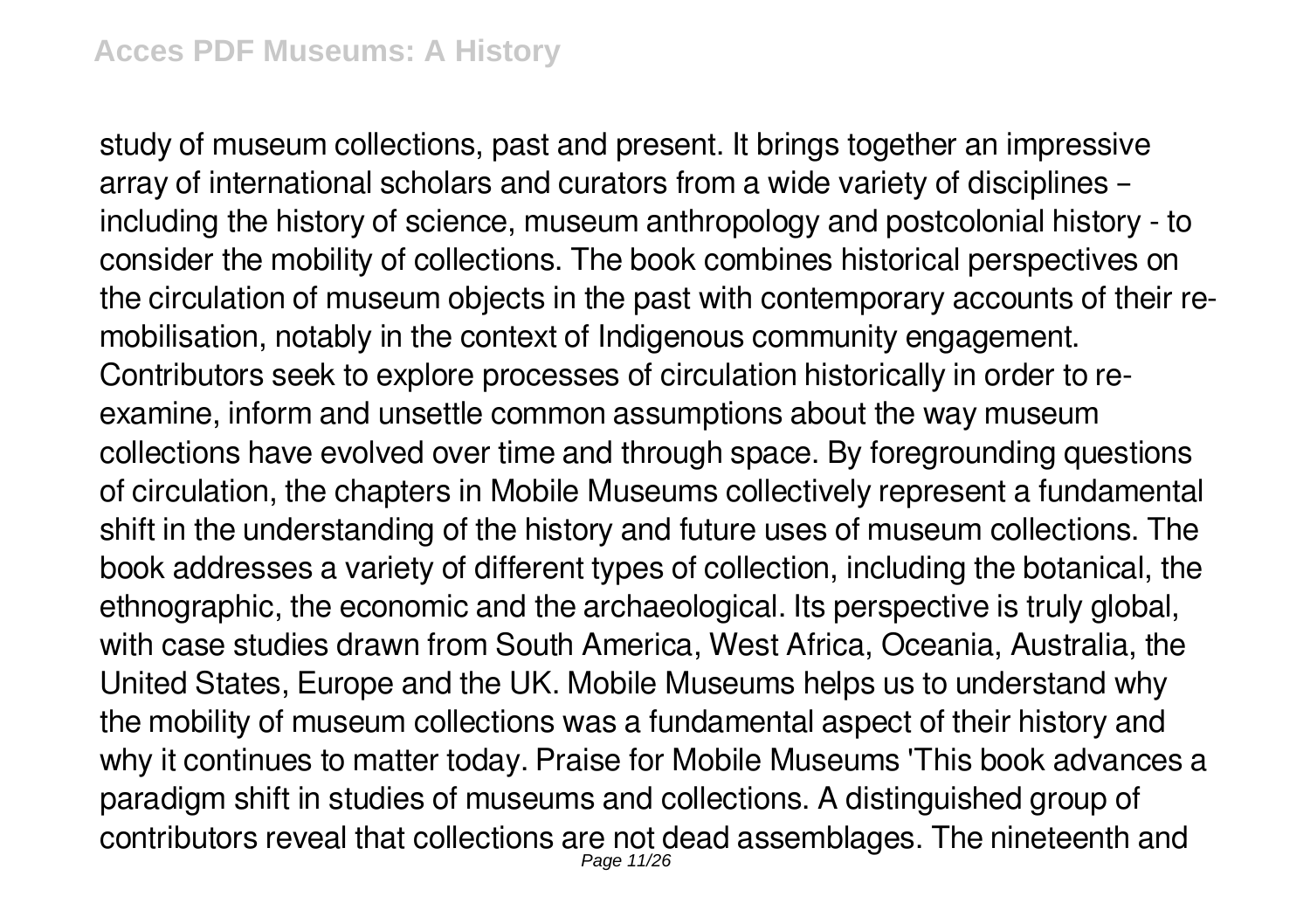twentieth centuries were marked by vigorous international traffic in ethnography and natural history specimens that tell us much about colonialism, travel and the history of knowledge – and have implications for the remobilisation of museums in the future.' – Nicholas Thomas, University of Cambridge 'The first major work to examine the implications and consequences of the migration of materials from one scientific or cultural milieu to another, it highlights the need for a more nuanced understanding of collections and offers insights into their potential for future remobilisation.' – Arthur MacGregor

"This is the first attempt to recover the entirety of women's contribution to British museums in the period 1850-1914. It sheds lights on women as museum workers, donors and visitors, demonstrates that through such roles women profoundly influenced the development of museums in the period and suggests that museums were a key site for the development of modern gendered identities"--Back cover. Fashion, History, Museums

The Future of Natural History Museums

History Museums & History in Museums

Collecting the Contemporary

The Museum Is Open

The Arts of Memory and the Pressures of History Page 12/26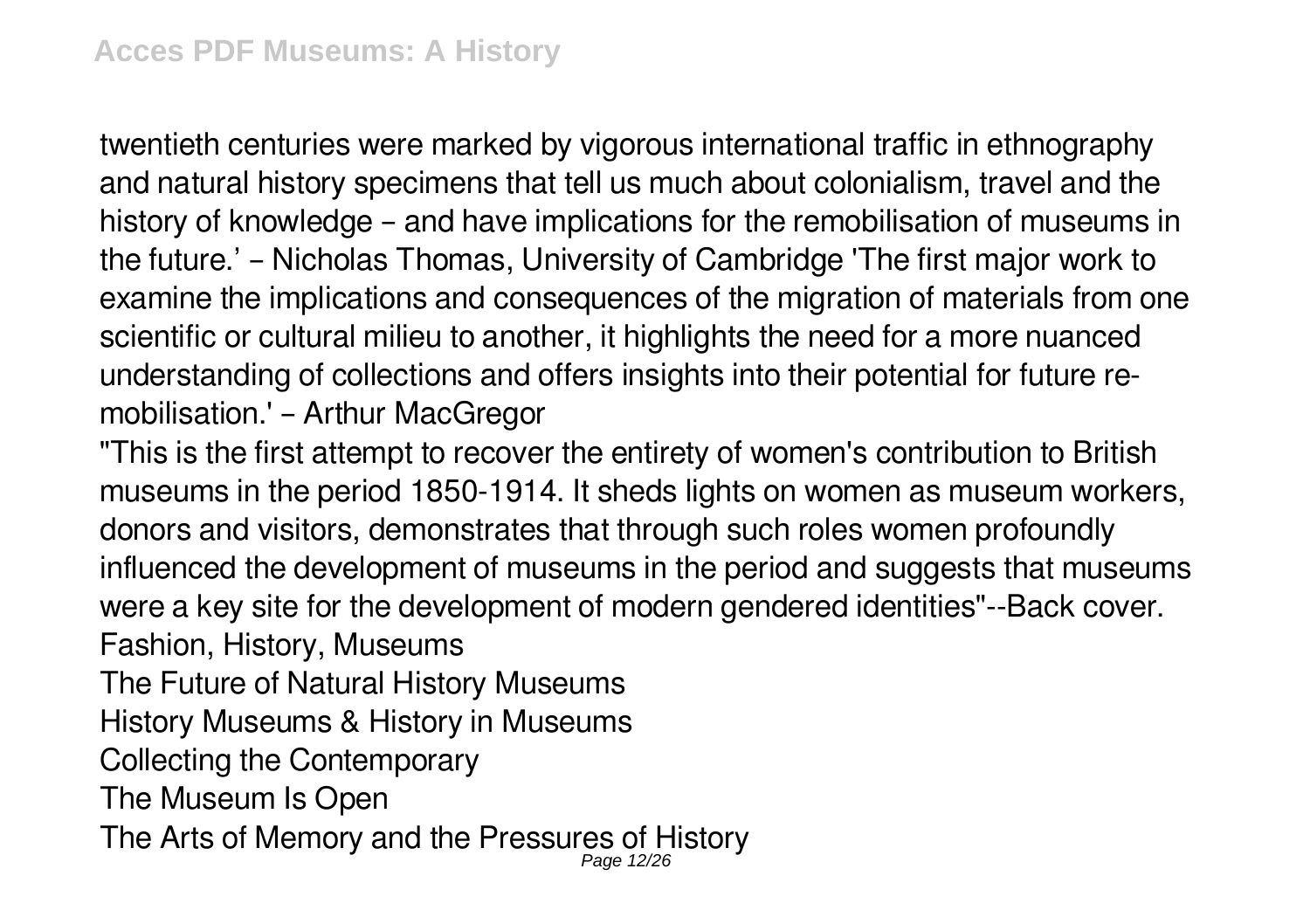### Identity, History and Politics Undoing History Through Performance

*The Great War of 1914-1918 was fought on the battlefield, on the sea and in the air, and in the heart. Museums Victoria's exhibition World War I: Love and Sorrow exposed not just the nature of that war, but its depth and duration in personal and familial lives. Hailed by eminent scholar Jay Winter as "one of the best which the centenary of the Great War has occasioned", the exhibition delved into the war's continuing emotional claims on descendants and on those who encounter the war through museums today. Contributors to this volume, drawn largely from the exhibition's curators and advisory panel, grapple with the complexities of recovering and presenting difficult histories of the war. In eleven essays the book presents a new, more sensitive and nuanced narrative of the Great War, in which families and individuals take centre stage. Together they uncover private reckonings with the costs of that experience, not only in the years immediately after the war, but in the century since.*

#### *MuseumsA HistoryRowman & Littlefield*

*Viktor Wynd, master of the contemporary Wunderkabinett, is back with a collection of artifacts and curiosities that are more bizarre and wonderful than ever. For over a decade, from a tiny storefront in east London, the artist Viktor Wynd has been reinventing the cabinet of curiosities for the twenty-first century. The Viktor Wynd Museum of Curiosities, Fine Art & Natural History is now one of the city's most tantalizing tourist destinations. Wynd first introduced his worldview in the book Viktor Wynd's Cabinet of Wonders, which John Waters called "an insanely delightful how-to*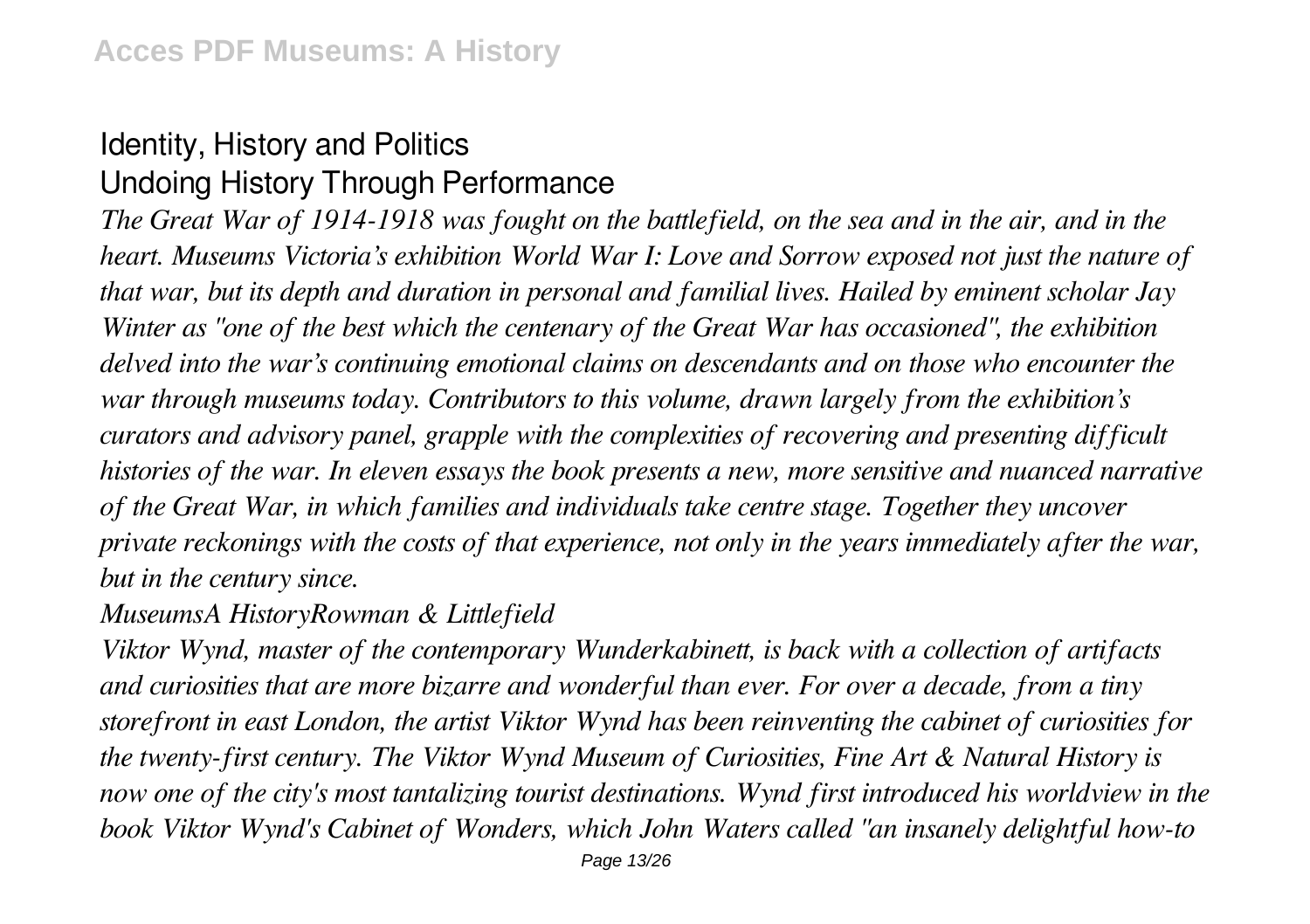#### **Acces PDF Museums: A History**

*guide . . . told with lunatic humor and absolute joy." In this new volume, he takes readers on a tour inside his mildly-twisted mind, delving deeper into his philosophy of collecting, and describing personal connections to the objects he treasures. Written in his trademark charismatic style, which blends whimsical stories with odd facts and obscure references, this book is filled with lavish and theatrical photographs and drawings. Loosely organized into thematic chapters, it ponders the beauty of skulls and masks; explores beasts, freaks, monsters, fairies, and mermaids; covers magical plants, hallucinogens, erotica, and dandies; and dips into the world of the occult. This might not be a book for everyone. However, it is a book everyone interested in cabinets of curiosities should have on their shelf.*

*"On a cold and clear afternoon in January 1865, a roaring fire swept through the Smithsonian Institution. The flames at the Smithsonian, however, were merely an omen of things to come for museums in the United States. Beset by challenges ranging from pandemic and war to fire and economic uncertainty, museums have sought ways to emerge from crisis periods stronger than before, occasionally carving important new paths forward in the process. Hampered by troubling problems, museum leaders made different choices while remaining committed to versions of the museum idea. This book explores the concepts of "crisis" as it relates to museums in the United States, exploring how museums have dealt with challenges ranging from depression and war to pandemic and philosophical uncertainty. Fires, floods, and hurricanes have all upended museum plans and forced people to ask difficult questions about U.S. cultural life. With chapters exploring the First World War and 1918 influenza pandemic, Great Depression, Second World War, 1970*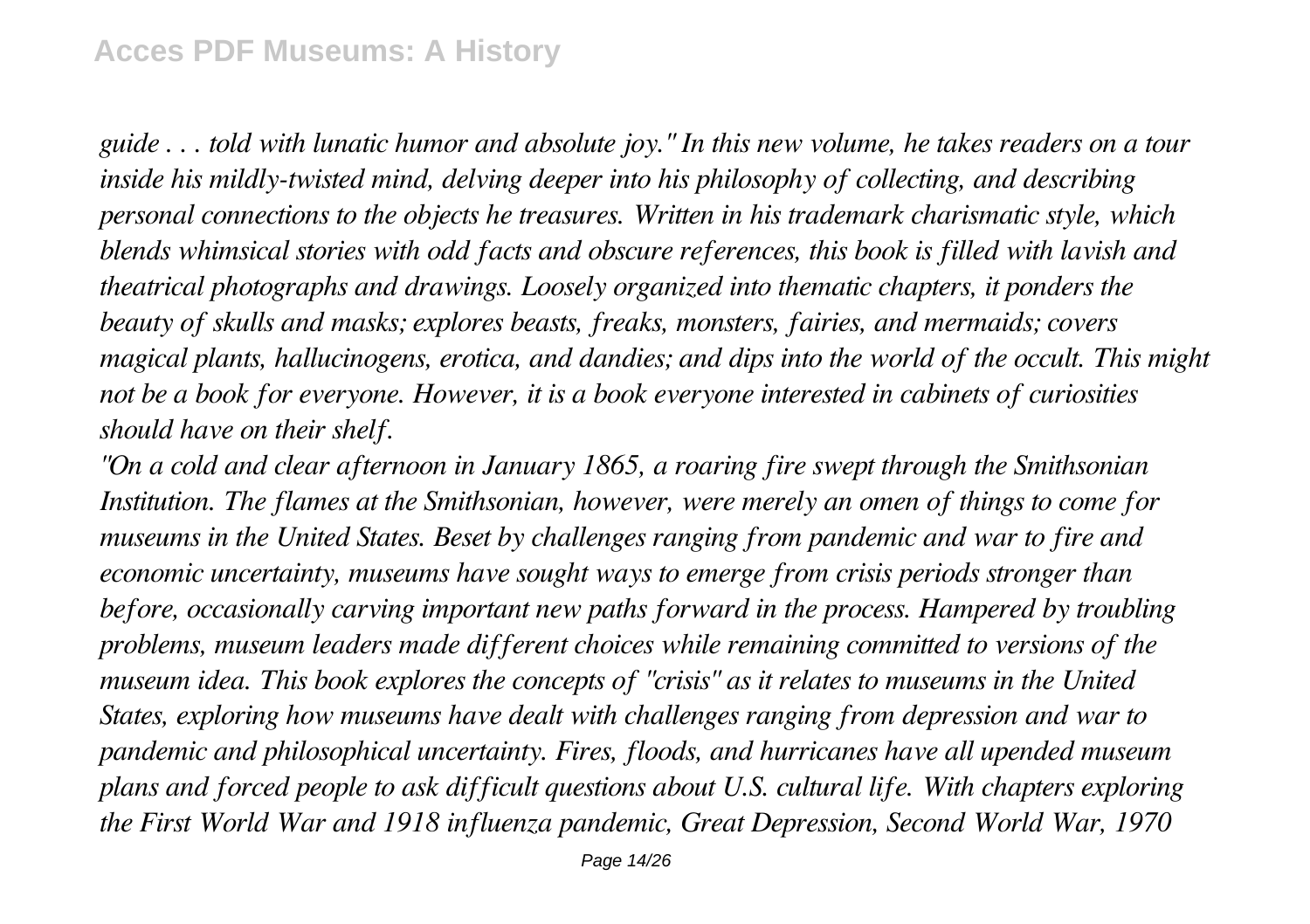*Art Strike in New York City, as well as more recent controversies in U.S. museums, this book takes a new approach to understanding museum history. By diving deeply into the nature of museum changes emerging from these key challenges, historian Samuel J. Redman argues that museums and other cultural institutions can use their history to prepare for challenges lying ahead"-- Modernity and the Gendering of Knowledge Creating a Winning Online Exhibition Treasures of the Natural History Museum National Museums in Africa Exhibiting Madness in Museums Women and Museums 1850-1914 Museum Skepticism Inventing the Display of Dress* **Information on museum activities around the world. The book that changed the conversation on the contemporary museum The Museum of Innocence - set in Istanbul between 1975 and today - tells the story of Kemal, the son of one of Istanbul's richest families, and of his obsessive love for a poor and distant relation, the beautiful Fusun, who is a**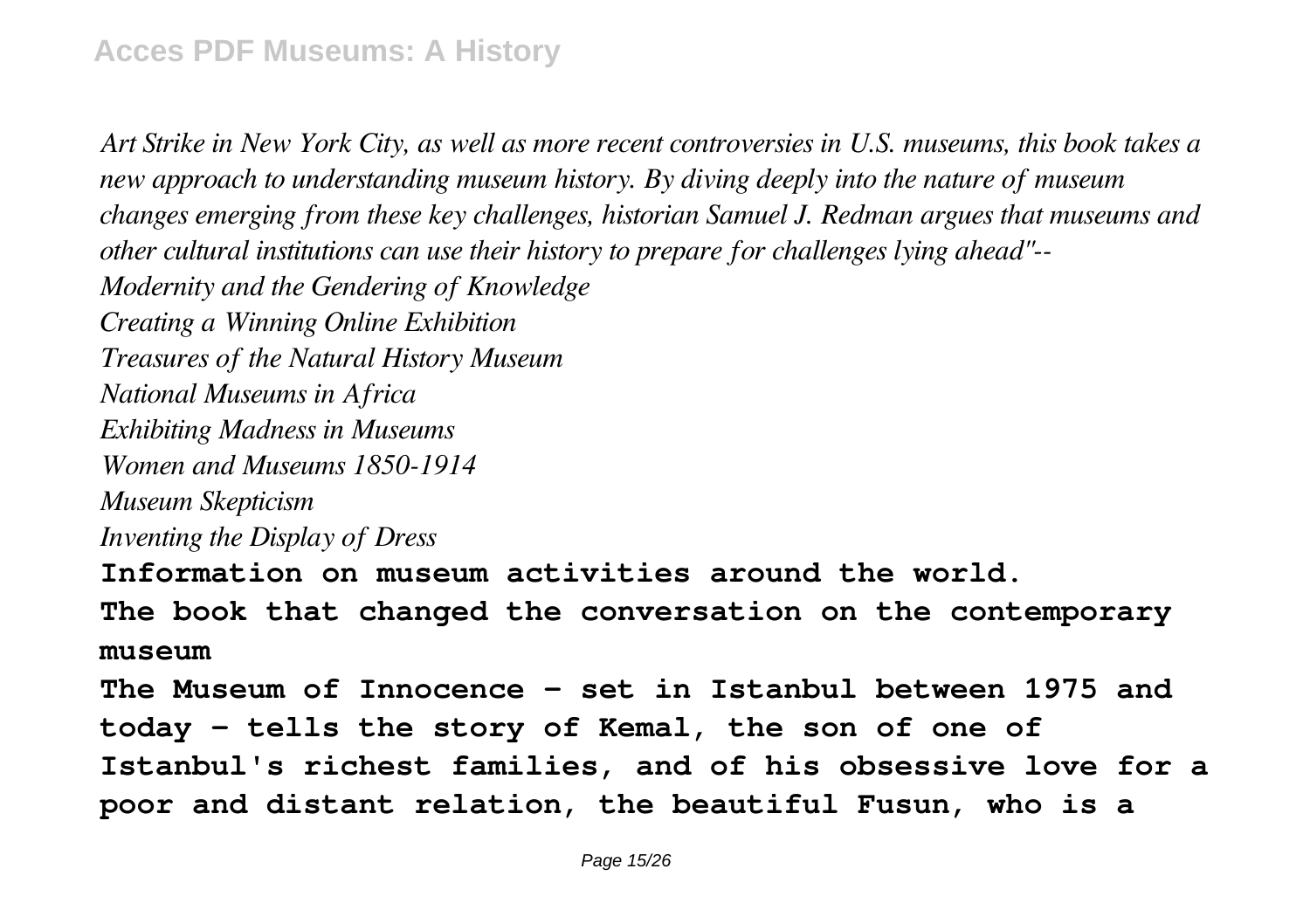**shop-girl in a small boutique. In his romantic pursuit of Fsun over the next eight years, Kemal compulsively amasses a collection of objects that chronicles his lovelorn progressa museum that is both a map of a society and of his heart. The novel depicts a panoramic view of life in Istanbul as it chronicles this long, obsessive love affair; and Pamuk beautifully captures the identity crisis experienced by Istanbul's upper classes that find themselves caught between traditional and westernised ways of being. Orhan Pamuk's first novel since winning the Nobel Prize is a stirring love story and exploration of the nature of romance. Pamuk built The Museum of Innocence in the house in which his hero's fictional family lived, to display Kemal's strange collection of objects associated with Fusun and their relationship. The house opened to the public in 2012 in the Beyoglu district of Istanbul. 'Pamuk has created a work concerning romantic love worthy to stand in the company of Lolita, Madame Bovary and Anna Karenina.' --Financial Times The last decade has seen the growing popularity and** Page 16/26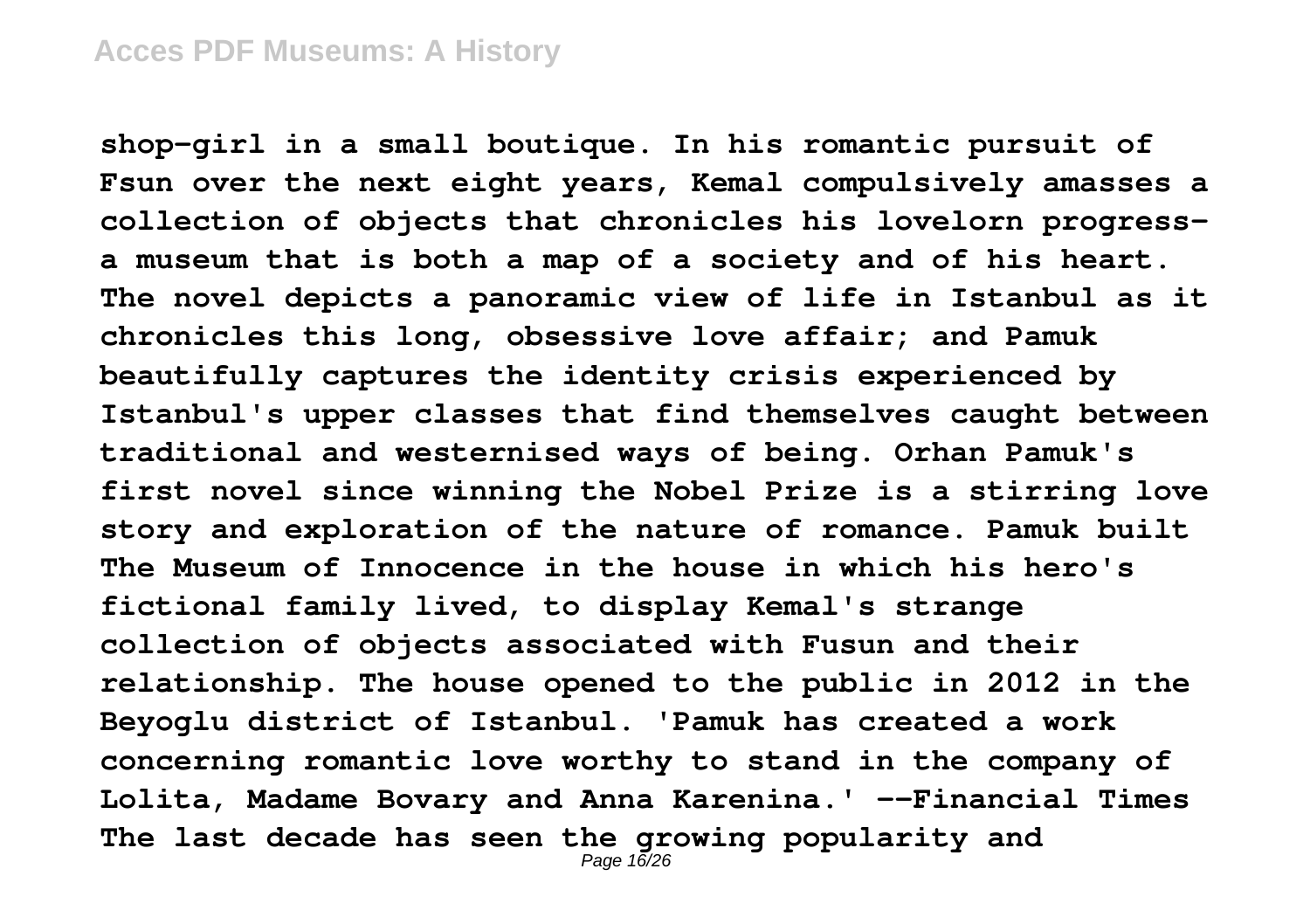**visibility of fashion as a cultural product, including its growing presence in museum exhibitions. This book explores the history of fashion displays, highlighting the continuity of past and present curatorial practices. Comparing and contrasting exhibitions from different museums and decadesfrom the Paris Exposition Universelle of 1900 to the Alexander McQueen Savage Beauty show at the Metropolitan Museum of Art in 2011, and beyond-it makes connections between museum fashion and the wider fashion industry. By critically analyzing trends in fashion exhibition practice over the 20th and early 21st centuries, Julia Petrov defines and describes the varied representations of historical fashion within British and North American museum exhibitions. Rooted in extensive archival research on exhibitions by global leaders in the field-from the Victoria and Albert and the Bath Fashion Museum to the Brooklyn and the Royal Ontario Museums-the work reveals how fashion exhibitions have been shaped by the values and anxieties associated with fashion more generally. Supplemented by** Page 17/26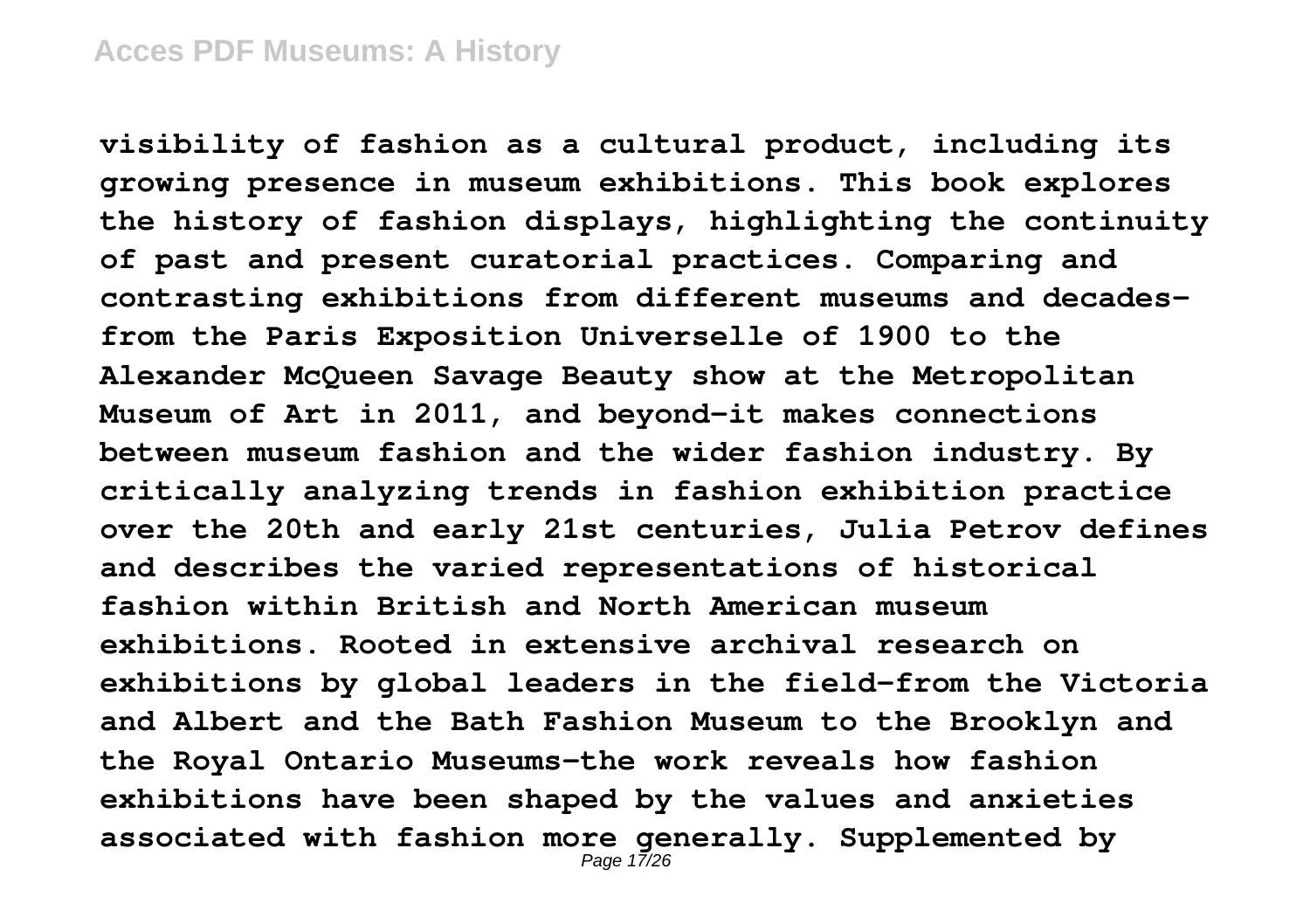**parallel critical approaches, including museological theory, historiography, body theory, material culture, and visual studies, Fashion History in the Museum demonstrates that in an increasingly corporate and mass-mediated world, fashion exhibitions must be analysed in a comparative and global context. Richly illustrated with 70 images, this book is essential reading for students and scholars of fashion history and museology, as well as curators, conservators, and exhibition designers. Pocket Edition Museum-history and Museums of History Museum Origins Living History Museums Museums at the Forefront of the History and Philosophy of Geology The Museum of Innocence Remembering Psychiatry Through Collection and Display Strategies of Engagement**

In 1979, Edward P. Alexander's Museums in Motion was hailed as a much-needed addition to Page 18/26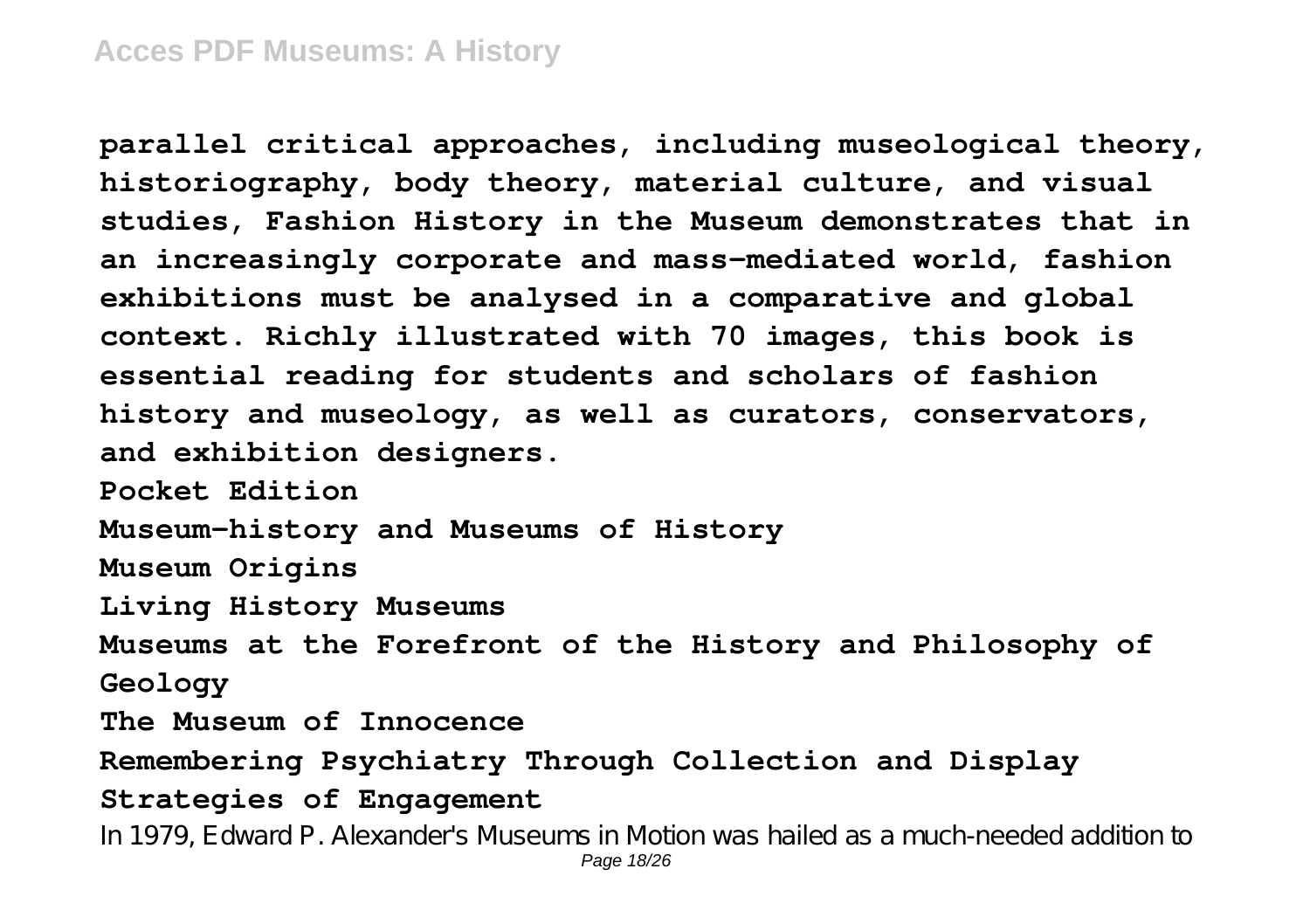the museum literature. In combining the history of museums since the eighteenth century with a detailed examination of the function of museums and museum workers in modern society, it served as an essential resource for those seeking to enter to the museum profession and for established professionals looking for an expanded understanding of their own discipline. Now, Mary Alexander has produced a newly revised edition of the classic text, bringing it the twentyfirst century with coverage of emerging trends, resources, and challenges. New material also includes a discussion of the children's museum as a distinct type of institution and an exploration of the role computers play in both outreach and traditional in-person visits. Table of Contents; Illustrations;Foreword by S. Diane Shaw;Acknowledgments;Introduction;1 Online Exhibitions versus Digital Collections; 2 The Idea; 3 Executing the Exhibition Idea; 4 The Staff; 5 Technical Issues: Digitizing; 6 Technical Issues: Markup Languages; 7 Technical Issues: Programming, Scripting, Databases, and Accessibility; 8 Design; 9 Online Exhibitions: Case Studies and Awards; 10 Conclusion: Online with the Show!; Appendixes;A Sample Online Exhibition Proposal; B Sample Exhibition Script; C Guidelines for Reproducing Works from Exhibition Websites; D Suggested Database Structure for Online Exhibitions; E Timeline for Contracted Online Exhibitions; F Dublin Core Metadata of an Online Exhibition; G The Katharine Kyes Leab and Daniel J. Leab American Book Prices Current Exhibition Awards; H Bibliography of Exhibitions (Gallery and Virtual);

Highlights the importance of best practice in dealing with human remains, and discusses the key ethical and legal issues.

Many history museums collect contemporary objects, stories, images and sounds. But reasoned collecting strategies and policies are often lacking. The sheer quantity of available Page 19/26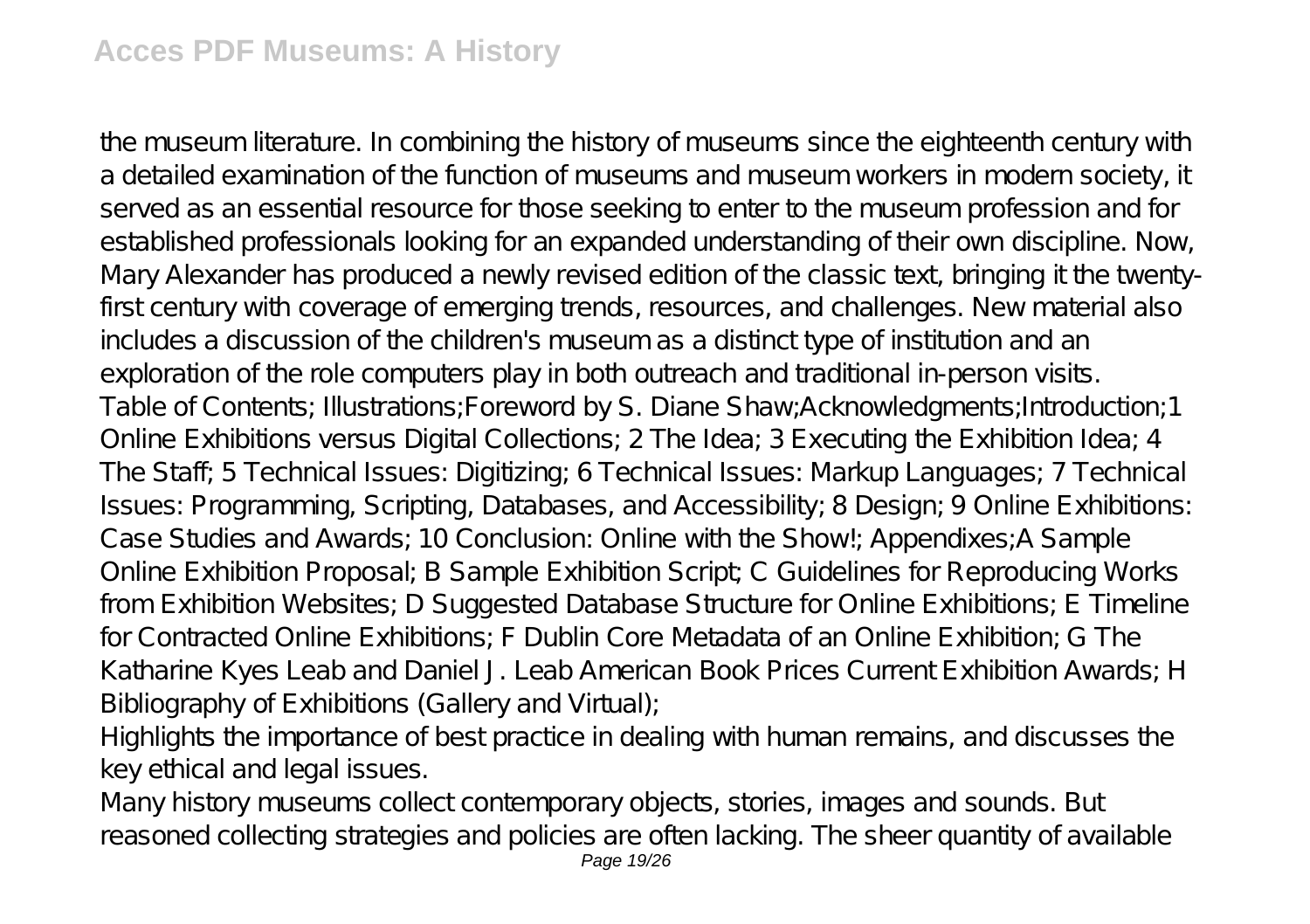material culture and the complexity of contemporary life leave many confused about how best to document and engage with the present. Collecting the Contemporaryaddresses one of the most fundamental issues facing today's history museums: why and how to engage with contemporary collecting? In a format which is approachable, attractive - and above all actionable, this handbook is packed with stimulating thinking and international case studies from some of the leading practitioners and thinkers in the field. This overview of contemporary collecting in a social historical context is well overdue. Original source material, ideas, developments and research have never before been brought together in a single volume. National Museums Love and Sorrow Teaching History with Museums Behind the Scenes of Natural History Museums Stories, Objects, Identities Revisiting the Past in Museums and at Historic Sites Challenging History in the Museum History, Theory, Politics

**Museums After Modernism is a unique collectionthat showcasesthe ways questions about the museum go to the heart of contemporarydebates about the production, consumption and distribution of art.The book features expert artists, curators and art historians whograpple with many of the vibrant issues in museum studies, whilepaying homage to a new**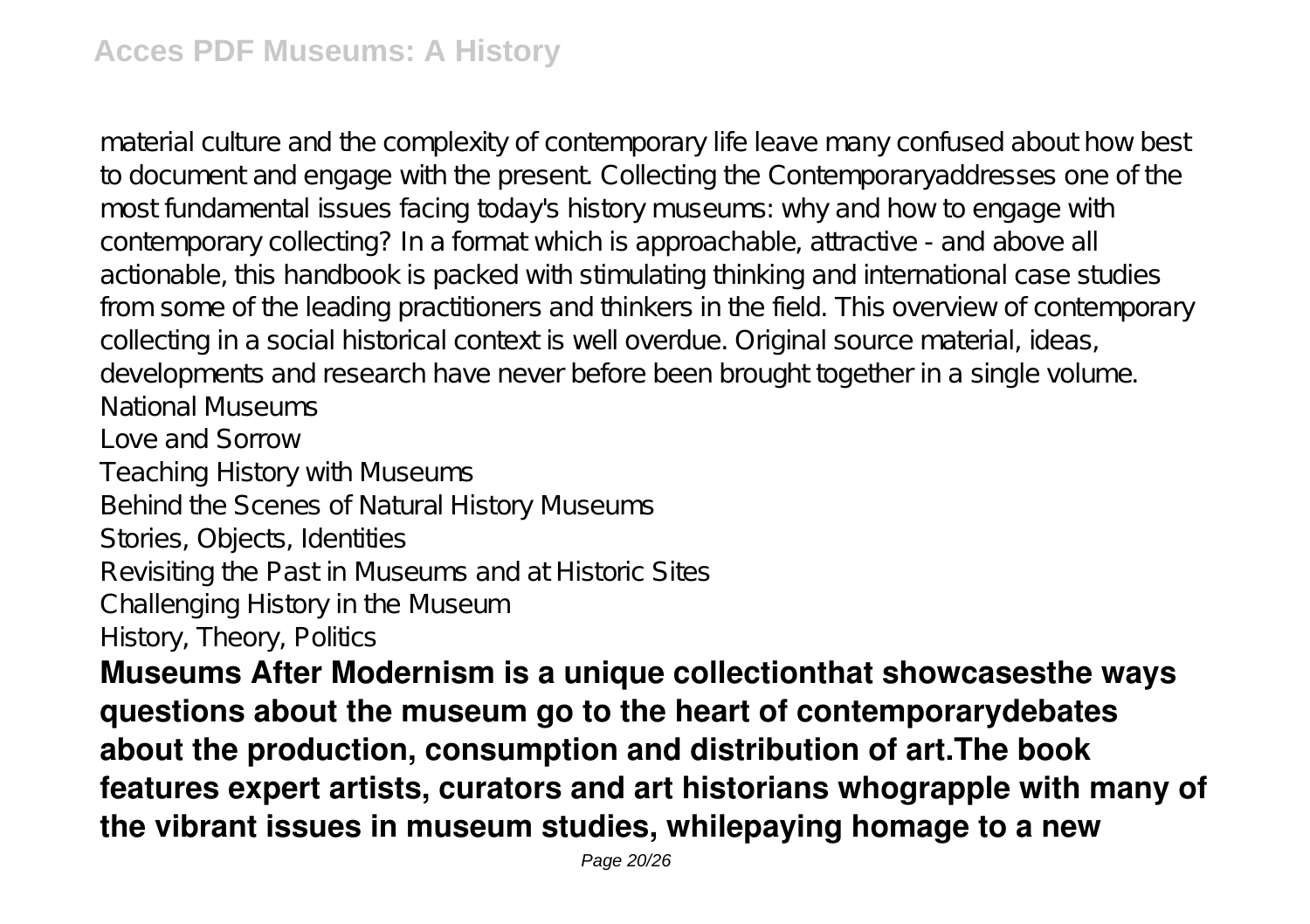**museology that needs to be considered. Examines the key contemporary debates in museum studies Includes original essays by noted artists, curators, and arthistorians Engages with vital issues in the practice of artmaking andart-exhibiting Edited by the world-renowned art historian and author, GriseldaPollock**

**While much has been written on the history of psychiatry, remarkably little has been written about psychiatric collections or curating. Exhibiting Madness in Museums offers a comparative history of independent and institutional collections of psychiatric objects in Australia, New Zealand, Canada and the United Kingdom. Leading scholars in the field investigate collectors, collections, their display, and the reactions to exhibitions of the history of insanity. Linked to the study of medical museums this work broadens the study of the history of psychiatry by investigating the significance and importance of the role of twentieth-century psychiatric communities in the preservation, interpretation and representation of the history of mental health through the practice of collecting. In remembering the asylum and its different communities in the twentieth century, individuals who lived and worked inside an institution have struggled to preserve the physical character of their world. This collection of essays** Page 21/26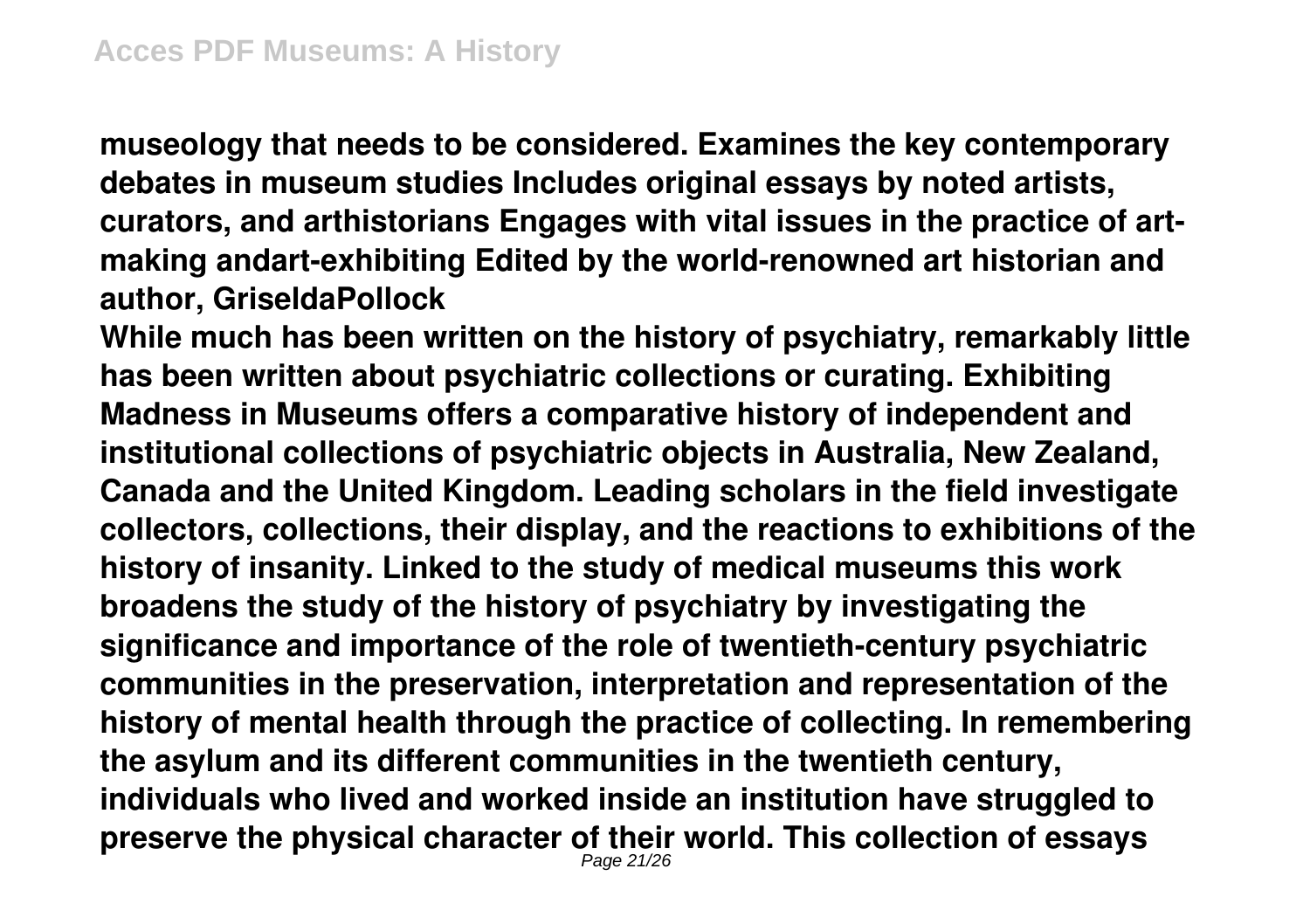**considers the way that collections of objects from the former psychiatric institution have played a role in constructions of its history. It historicises the very act of collecting, and also examines ethical problems and practices which arise from these activities for curators and exhibitions. Teaching History with Museums, Second Edition provides an introduction and overview of the rich pedagogical power of museums and historic sites. With a collection of practical strategies and case studies, the authors provide educators with the tools needed to create successful learning experiences for students. The cases are designed to be adapted to any classroom, encouraging students to consider museums as historical accounts to be examined, questioned, and discussed. Key updates to this revised edition and chapter features include: New Chapter 9 captures the importance of art museums when teaching about the past. Updated Chapter 10 addresses issues of technology, focused on visitors' experiences in both physical and virtual museums. New coverage of smaller, lesser known museums to allow readers to adapt cases to any of their own local sites. Specific pre-visit, during visit, and post-visit activities for students at each museum. Case reflections analyzing pitfalls and possibilities that can be applied more broadly to similar museums. A listing** Page 22/26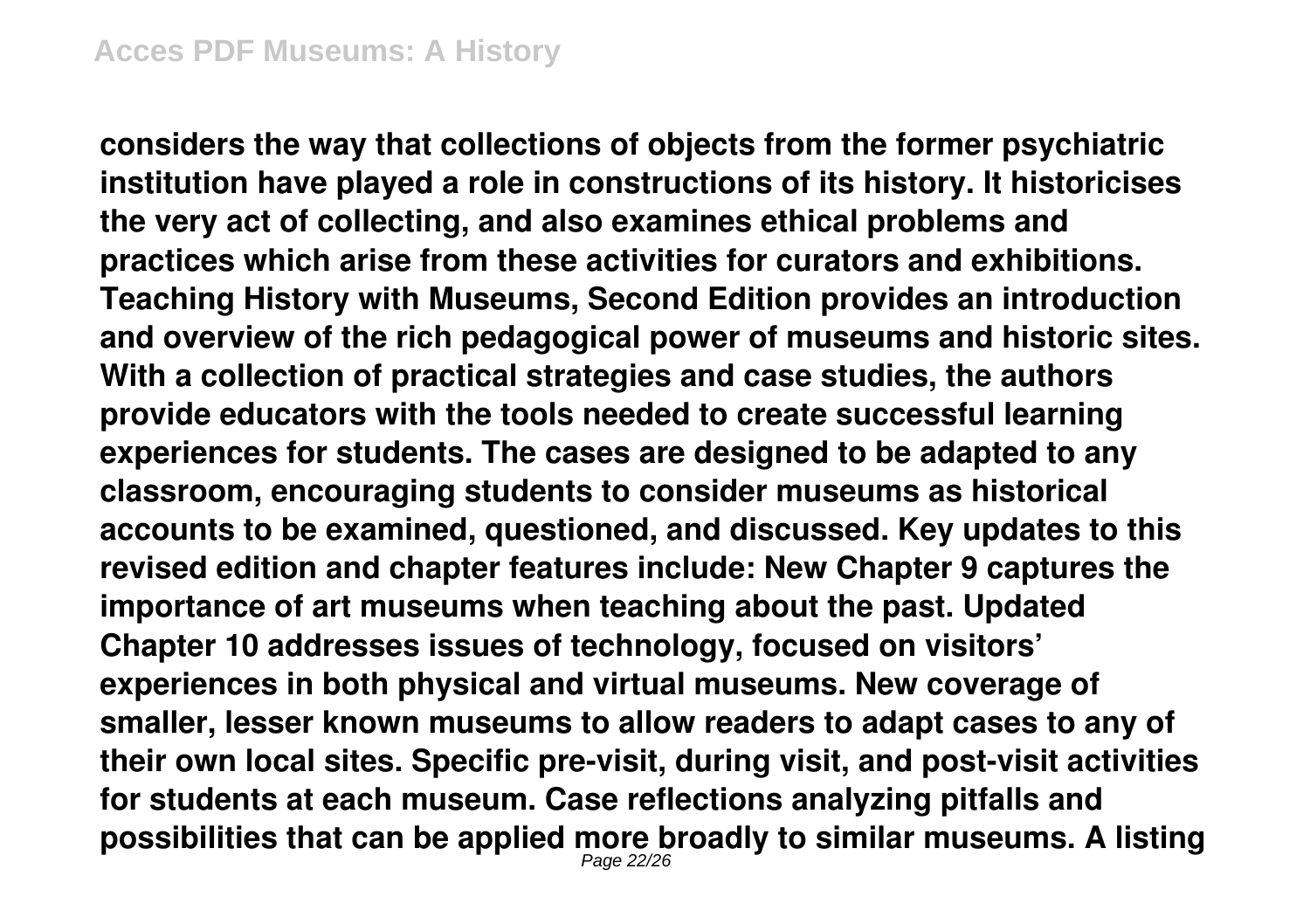**of resources unique to the museum and history content for each chapter. With this valuable textbook, educators will learn how to promote instruction in support of rigorous inquiry into the past and the goals of democratic values of tolerance and citizenship in the present. Museums and Empire is the first book to examine the origins and development of museums in six major regions if the British Empire in the nineteenth and twentieth centuries. It analyses museum histories in thirteen major centres in Canada, South Africa, Australia, New Zealand, India and South-East Asia, setting them into the economic and social contexts of the cities and colonies in which they were located. Written in a lively and informative style, it also touches upon the history of many other museums in Britain and other territories of the Empire. A number of key themes emerge from its pages; the development of elites within colonial towns and cities; the emergence of the full range of cultural institutions associated with this; and the reception and modification of the key scientific ideas of the age. It will be essential reading for students and academics concerned with museum studies and imperial history and to a wider public devoted to the cause of museums and heritage The Benin Bronzes, Colonial Violence and Cultural Restitution** Page 23/26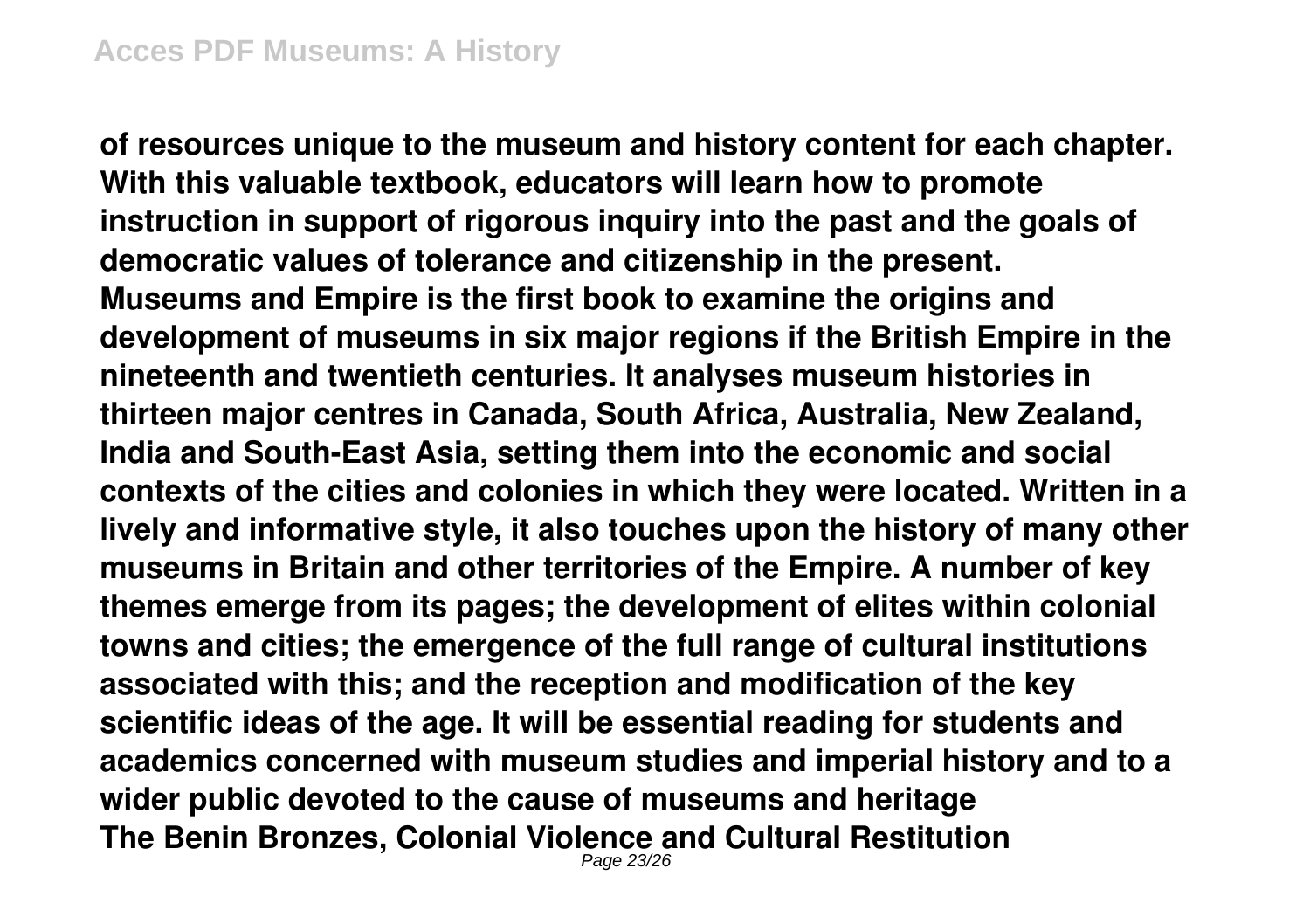## **The Unnatural History Museum**

### **Collections in circulation**

#### **Ming**

## **A History of Participation in Museums and Archives**

### **The Birth of the Museum**

## **An Introduction to the History and Functions of Museums The British Museum**

Natural history museums have evolved from being little more than musty repositories of stuffed animals and pinned bugs, to being crucial generators of new scientific knowledge. They have also become vibrant educational centers, full of engaging exhibits that share those discoveries with students and an enthusiastic general public. Grande offers a portrait of curators and their research, conveying the intellectual excitement and the educational and social value of curation. He uses the personal story of his own career-- most of it spent at Chicago's Field Museum-- to explore the value of research and collections, the importance of public engagement, changing ecological and ethical considerations, and the impact of rapidly improving technology.

Challenging History in the Museum explores work with difficult, contested and sensitive heritages in a range of museum contexts. It is based on the Challenging History project, which brings together a wide range of heritage professionals, practitioners and academics to explore heritage and museum learning programmes in relation to difficult and controversial subjects. The book is divided into four sections. Part I, 'The Emotional Museum' examines the balance Page 24/26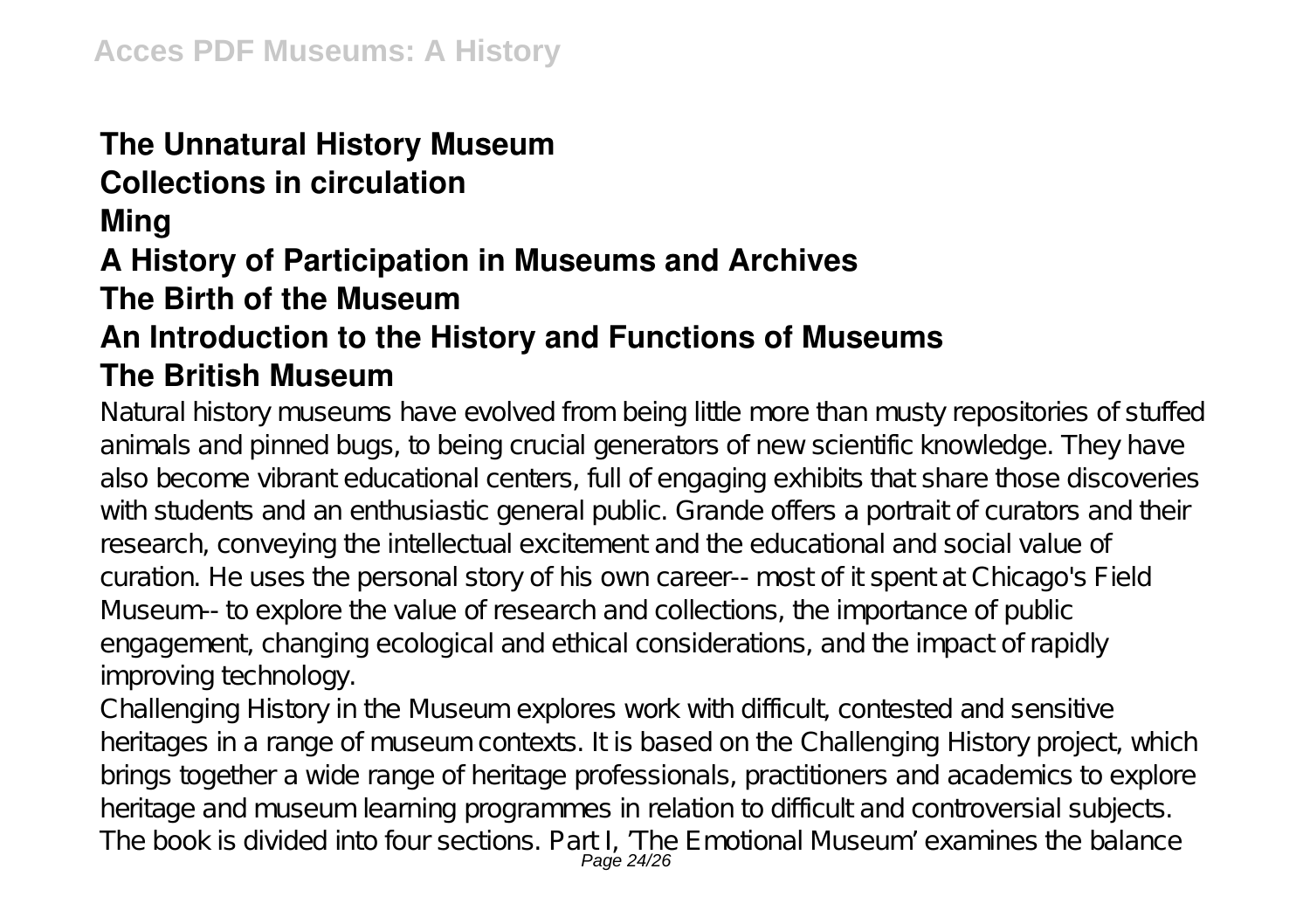between empathic and emotional engagement and an objective, rational understanding of 'history'. Part II, 'Challenging Collaborations' explores the opportunities and pitfalls associated with collective, inclusive representations of our heritage. Part III, 'E thics, Ownership, Identity' questions who is best-qualified to identify, represent and 'own' these histories. It challenges the concept of ownership and personal identification as a prerequisite to understanding, and investigates the ideas and controversies surrounding this premise. Part IV, 'Teaching Challenging History' helps us to explore the ethics and complexities of how challenging histories are taught. The book draws on work countries around the world including Brazil, Cambodia, Canada, England, Germany, Japan, Northern Ireland, Norway, Scotland, South Africa, Spain and USA and crosses a number of disciplines: Museum and Heritage Studies, Cultural Policy Studies, Performance Studies, Media Studies and Critical Theory Studies. It will also be of interest to scholars of Cultural History and Art History. Exploring the relationship between museums and biographies, this collection of essays examines examples from the early 19th century to the present day. Traversing disciplines, A History of Participation in Museums and Archives provides a framework for understanding how participatory modes in natural, cultural, and scientific heritage institutions intersect with practices in citizen science and citizen humanities. Drawing on perspectives in cultural history, science and technology studies, and media and communication theory, the book explores how museums and archives make science and cultural heritage relevant to people's everyday lives, while soliciting their assistance and participation in research and citizen projects. More specifically, the book critically examines how different forms of engagement are constructed, how concepts of democratization are Page 25/26